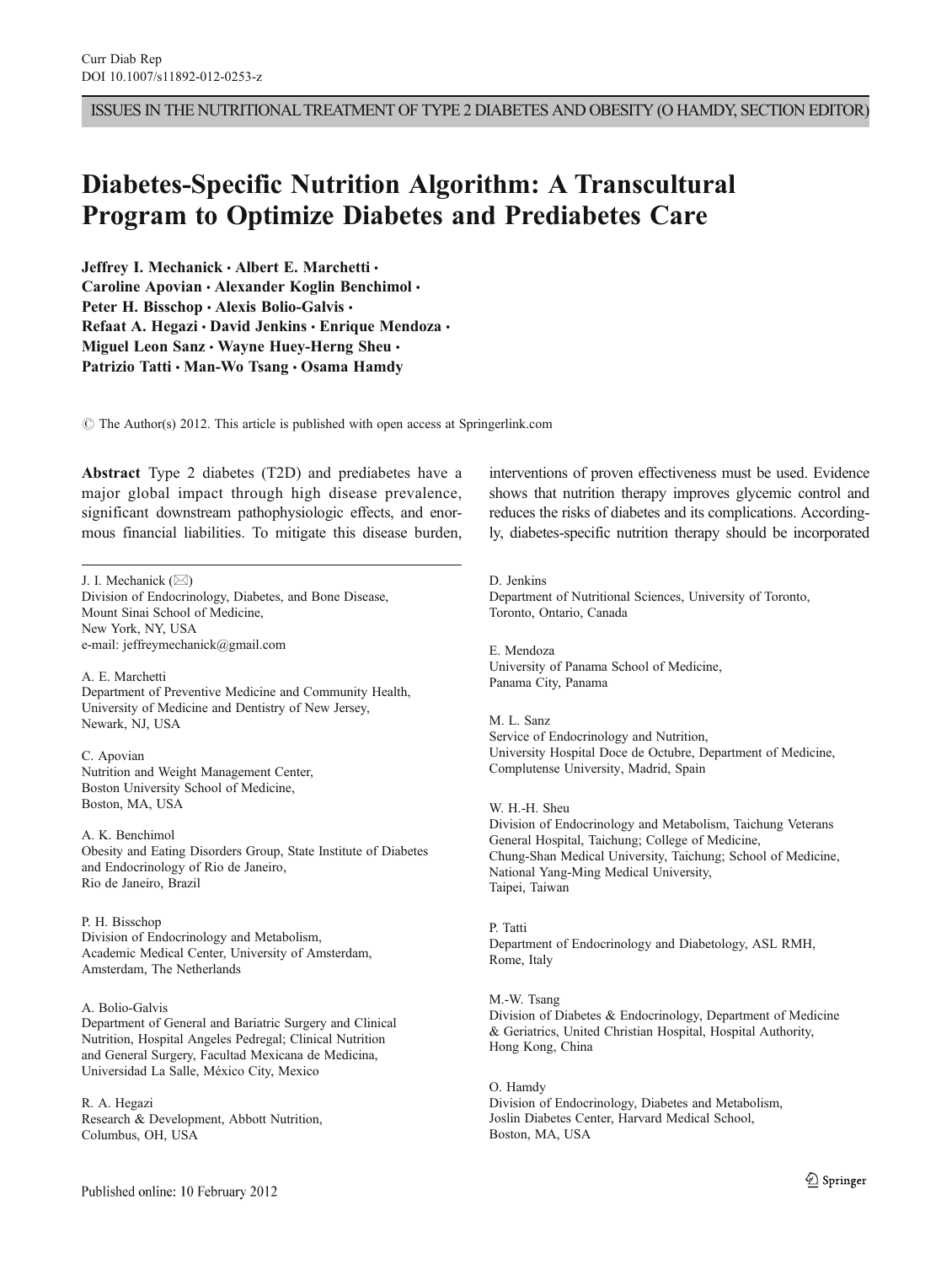into comprehensive patient management programs. Evidence-based recommendations for healthy lifestyles that include healthy eating can be found in clinical practice guidelines (CPGs) from professional medical organizations. To enable broad implementation of these guidelines, recommendations must be reconstructed to account for cultural differences in lifestyle, food availability, and genetic factors. To begin, published CPGs and relevant medical literature were reviewed and evidence ratings applied according to established protocols for guidelines. From this information, an algorithm for the nutritional management of people with T2D and prediabetes was created. Subsequently, algorithm nodes were populated with transcultural attributes to guide decisions. The resultant transcultural diabetes-specific nutrition algorithm (tDNA) was simplified and optimized for global implementation and validation according to current standards for CPG development and cultural adaptation. Thus, the tDNA is a tool to facilitate the delivery of nutrition therapy to patients with T2D and prediabetes in a variety of cultures and geographic locations. It is anticipated that this novel approach can reduce the burden of diabetes, improve quality of life, and save lives. The specific Southeast Asian and Asian Indian tDNA versions can be found in companion articles in this issue of Current Diabetes Reports.

Keywords Diabetes . Diet . Glycemic control . Nutrition . Transcultural . Prediabetes

# Introduction

Type 2 diabetes (T2D) and prediabetes impose a huge burden of illness on developed and developing nations through high disease prevalence (6.6% overall, >10% in many countries), direct and indirect multisystem pathophysiologic effects, and financial liabilities (US\$376 billion annually worldwide) [\[1](#page-10-0)]. This enormous disease burden can be reduced by deliberate application of interventions with proven effectiveness [[2](#page-11-0)–[14\]](#page-11-0). Ideally, diagnostic and therapeutic interventions should be accessible, facile, affordable, costeffective, and culturally sensitive [[1\]](#page-10-0). To improve efficiency, they can be combined in coordinated disease management programs. Lifestyle management, including physical activity and diabetes-specific nutrition therapy, is an essential and necessary component of any comprehensive care plan for diabetes [[15](#page-11-0)••, [16,](#page-11-0) [17\]](#page-11-0). Care plan implementation is facilitated by clinical practice guidelines (CPGs) intended to inform clinical decisions, standardize and optimize patient care, improve outcomes, and control costs [\[18](#page-11-0), [19\]](#page-11-0). Recommendations within CPGs should be evidence-based, precise, clear, relevant, authoritative, and compatible with existing norms [[20,](#page-11-0) [21](#page-11-0)••]. The purpose of this report is to describe pertinent background material and the development process of a transcultural diabetes-specific nutrition algorithm (tDNA) that can facilitate portability of evidencebased recommendations to better enable their implementation and validation across a broad geographic and cultural spectrum.

# Benefits and Problems Associated with CPGs

Although CPGs may have distinct flaws or problems intrinsic to their development, interpretation, and implementation, they are useful tools to aid clinical decision making and improve patient care [\[21](#page-11-0)••, [22](#page-11-0)–[26](#page-11-0)]. Benefits are derived from the characteristics and attributes of the CPGs. For example, authoritative guidelines are developed by expert panels from specialized areas of medicine and reflect group consensus on specific aspects of patient care. These CPGs are evidencebased, transparently incorporating relevant research findings, and contain recommendations with the greatest potential for superior clinical outcomes. Depending on the methodology used, CPGs may consider subjective factors such as risk-benefit perceptions and costeffectiveness. They may also engage such principles as middle-range question-oriented literature searching, patientoriented evidence, cascades of recommendations for a particular clinical question based on variations in clinical settings, multiple levels of review, and diligent screening of writers and reviewers with respect to credentialing and conflicts of interest [\[21](#page-11-0)••]. Through these exacting methodologies and resultant credible content, CPGs empower practitioners, patients, and the larger universe of other health care stakeholders to make better decisions regarding the applicability of care.

CPGs also have limitations [\[1](#page-10-0), [19,](#page-11-0) [27\]](#page-11-0). Even if their recommendations are appropriate, their implementation and performance can be impeded by untimeliness, complexity, and/or incompatibility with other recommendations. Their adoption and adherence may be further hindered by idiosyncratic physician and patient attitudes as well as the unique characteristics of a practice setting [\[28](#page-11-0)]. Guidelines may not accommodate disruptions in the continuity of care that arise among health care providers, facilities, and time frames [[29\]](#page-11-0). Moreover, selected recommendations may reflect only a professional perspective, which may discount patient predilections or values and compromise clinical ad-herence and outcomes [[19,](#page-11-0) [28\]](#page-11-0). Finally, CPGs may not be able to be generalized for all patients or populations. Patient age, gender, and genomics, as well as culture, customs, and environment, must be factored into any decision to apply a particular recommendation to a particular patient in a particular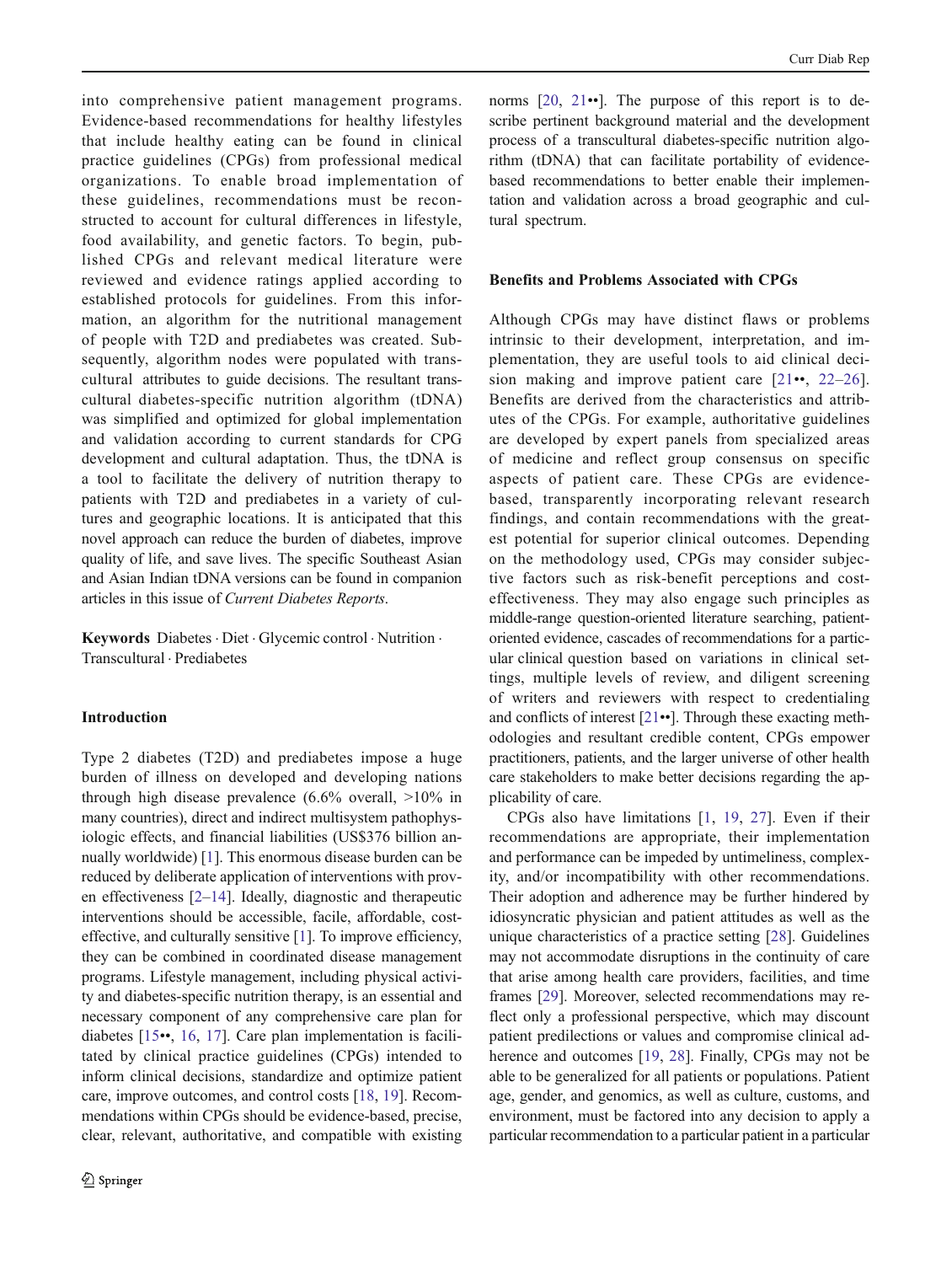setting [\[29](#page-11-0)]. In effect, CPGs are simply not portable across divergent clinical settings. In light of the globalization and impact of the diabetes epidemic, this significant problem must be resolved.

# Addressing the Portability Problem

Whenever possible, either de novo or the most recent up-todate CPGs on a particular topic should be used as a resource for specific patient management issues [[30\]](#page-11-0). For ease of implementation, the CPGs should be straightforward and readily understood [[20\]](#page-11-0). Derivative products (i.e., decision trees, flow charts, or algorithms) can be used to reduce the complexity of comprehensive CPGs, aid comprehension, and facilitate successful implementation and validation [\[31](#page-11-0)–[33](#page-11-0)]. Such tools not only improve the standardization of care, but also help to coordinate the activities of all members of a treatment team for patients with diabetes. A diabetes flow sheet was shown to increase CPG adherence in a recent outcomes study based on medical audits [\[34](#page-11-0)].

# Transcultural Factors

To address the problem of generalizability and the effect of cultural differences among patients on a global scale, CPG development must begin with a robust decision-tree template amenable to strategic modification that does not sacrifice performance. Thus, the tDNA template was designed for the optimization of nutritional care for patients with T2D and prediabetes on a global scale (Fig. [1](#page--1-0), Tables [1](#page-4-0), [2](#page-4-0), [3](#page-4-0), [4,](#page-5-0) [5,](#page-5-0) [6](#page-6-0) and [7](#page-6-0)) [[15](#page-11-0)••, [35](#page-11-0)–[40,](#page-12-0) [41](#page-12-0)••, [42\]](#page-12-0). This instrument extends evidence-based nutritional recommendations from the American Association of Clinical Endocrinologists (AACE) [\[15](#page-11-0)••, [43\]](#page-12-0) and the American Diabetes Association (ADA) [\[41](#page-12-0)••] and provides nodes that can be populated with information based on geographic and ethnocultural factors for individualization and implementation at regional and local levels worldwide. The tDNA is intended to 1) increase awareness of the benefits of nutritional interventions for patients with T2D and prediabetes; 2) encourage healthy dietary patterns that accommodate regional differences in genetic factors, lifestyles, foods, and cultures; 3) enhance the implementation of existing CPGs for T2D and prediabetes management; and 4) simplify nutritional therapy for ease of application and portability.

# Methodology to Develop the tDNA

The methods and procedures used to develop the tDNA are widely recognized as state-of-the-art within medical organizations and were rigorously applied throughout this endeavor. The task force chair initiated the project via live meetings and telephone or digital communications. Internationally respected health care experts in diabetes and nutrition from Brazil, Canada, China, Mexico, The Netherlands, Panama, Spain, Taiwan, and the United States were identified through literature searches and peer recommendations. Each expert was contacted, briefed on the project, and questioned about his or her current activities and interest in participating in the program. Based on responses, invitations were extended until a complement of specialists, sufficient for advisory activities, accepted the request to be included in the task force.

Members of the task force provided data, culturally meaningful information, and expert opinion to guide algorithm development. During a meeting in New York City on November 12 to 13, 2010, members discussed clinical evidence and the influence of various diabetes risk factors and comorbidities (cardiovascular events, obesity, hypertension, and dyslipidemia) in the construction of the tDNA template. Task force members also deliberated over the relative merits of specific metrics (body weight, waistto-hip ratio [WHR], fasting blood glucose, and glycosylated hemoglobin  $[HbA_{1c}]$ ) and nutritional therapies (foods, diets, and calorie supplementation and replacement with prepared diabetes-specific formulas) that would be cited in the template. Diabetes-specific formulas (glycemia-targeted specialized nutrition formulas) may be used for calorie replacement or supplementation as part of medical nutrition therapy (MNT). Transcultural factors influencing dietary practices, food choices, and diabetes health care interventions were also considered. For example, energy-dense fast foods are ubiquitous but may take different forms throughout the world. Likewise, healthy foods take different forms based on geography and seasonality. Table [8](#page-7-0) lists common international foods and their glycemic indices [\[44](#page-12-0)]. Such information becomes essential at the local level to make nutritional therapy meaningful.

The evidence supporting task force recommendations was rated and assigned a numerical descriptor according to levels of scientific substantiation provided by the 2010 AACE protocol for the development of CPGs (Table [9](#page-7-0)) [\[21](#page-11-0)••]. The cumulative information was then codified using an alphabetic descriptor (grade A, B, C, D), reflecting the respective strength of the recommendation [[21](#page-11-0)••]. The data and information used to construct the algorithm, as well as the included recommendations, closely reflect similar information and grading found in the diabetes nutrition sections of the AACE [[15](#page-11-0)••, [43\]](#page-12-0) and ADA [\[41](#page-12-0)••] CPGs.

Following the initial task force meeting, a subcommittee reviewed a meeting transcript to adopt points of agreement and resolve points of disagreement to achieve consensus on all major topics of discussion. Subsequently, all task force members received abstract summaries of the proceedings for their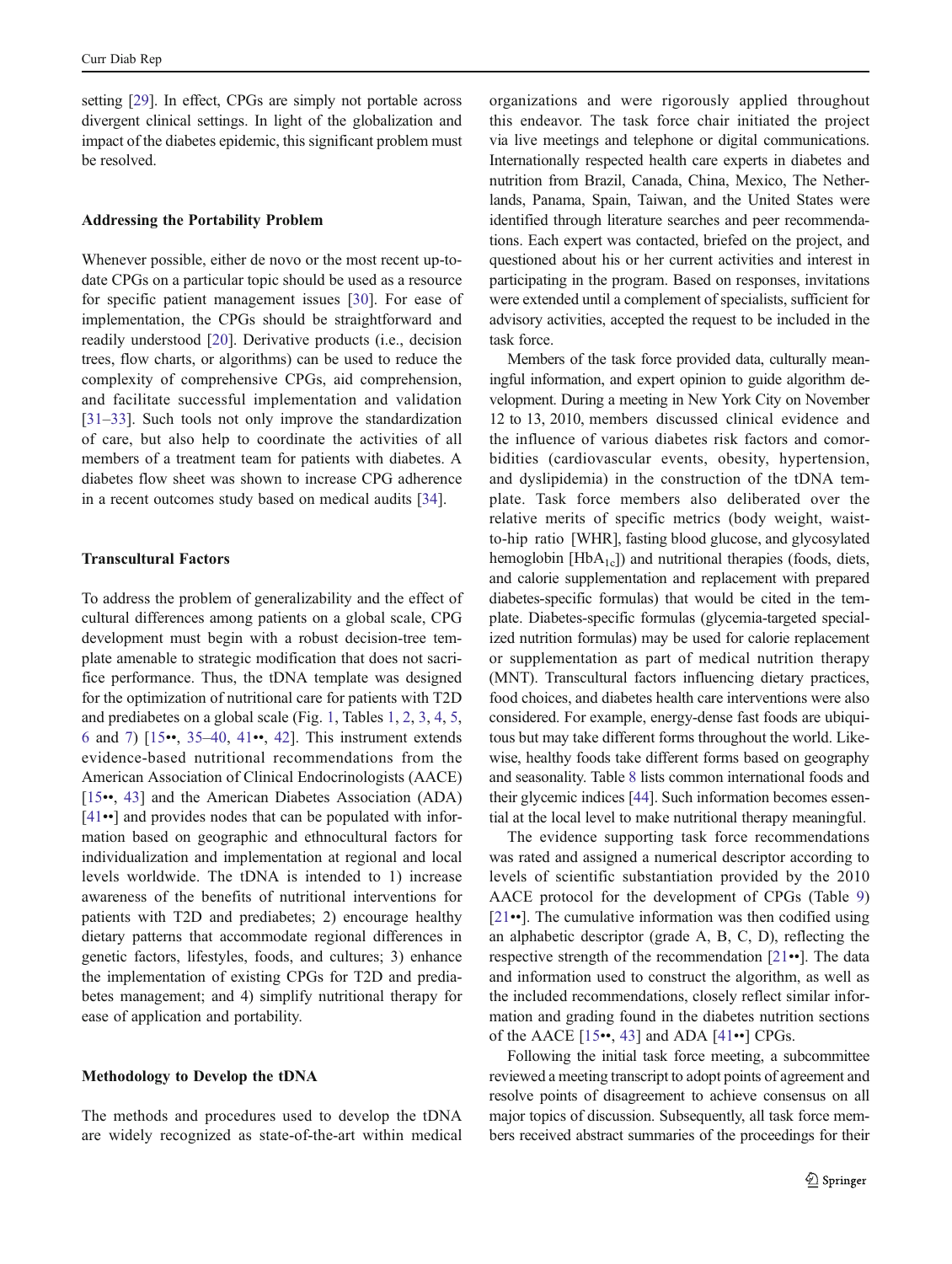

Fig. 1 Transcultural medical nutrition algorithm for prediabetes and type 2 diabetes. AACE—American Association of Clinical Endocrinologists; ADA—American Diabetes Association; BMI—body mass index; DASH—Dietary Approaches to Stop Hypertension; FPG—

review and subsequent modification or approval. Consensus recommendations were discussed at a second task force meeting held on June 17 to 18, 2011 in New York City. At that time, fasting plasma glucose;  $HbA_{1c}$ -glycosylated hemoglobin  $A_{1c}$ ; IFG —impaired fasting glucose; IGT—impaired glucose tolerance; MNT medical nutrition therapy; OGTT—oral glucose tolerance test; PG plasma glucose; WC—waist circumference; WHR—waist-to-hip ratio

recommendations were critiqued, refined, and prepared for transcultural adaptation by an expanded task force team that included additional experts from Canada, India, and Spain.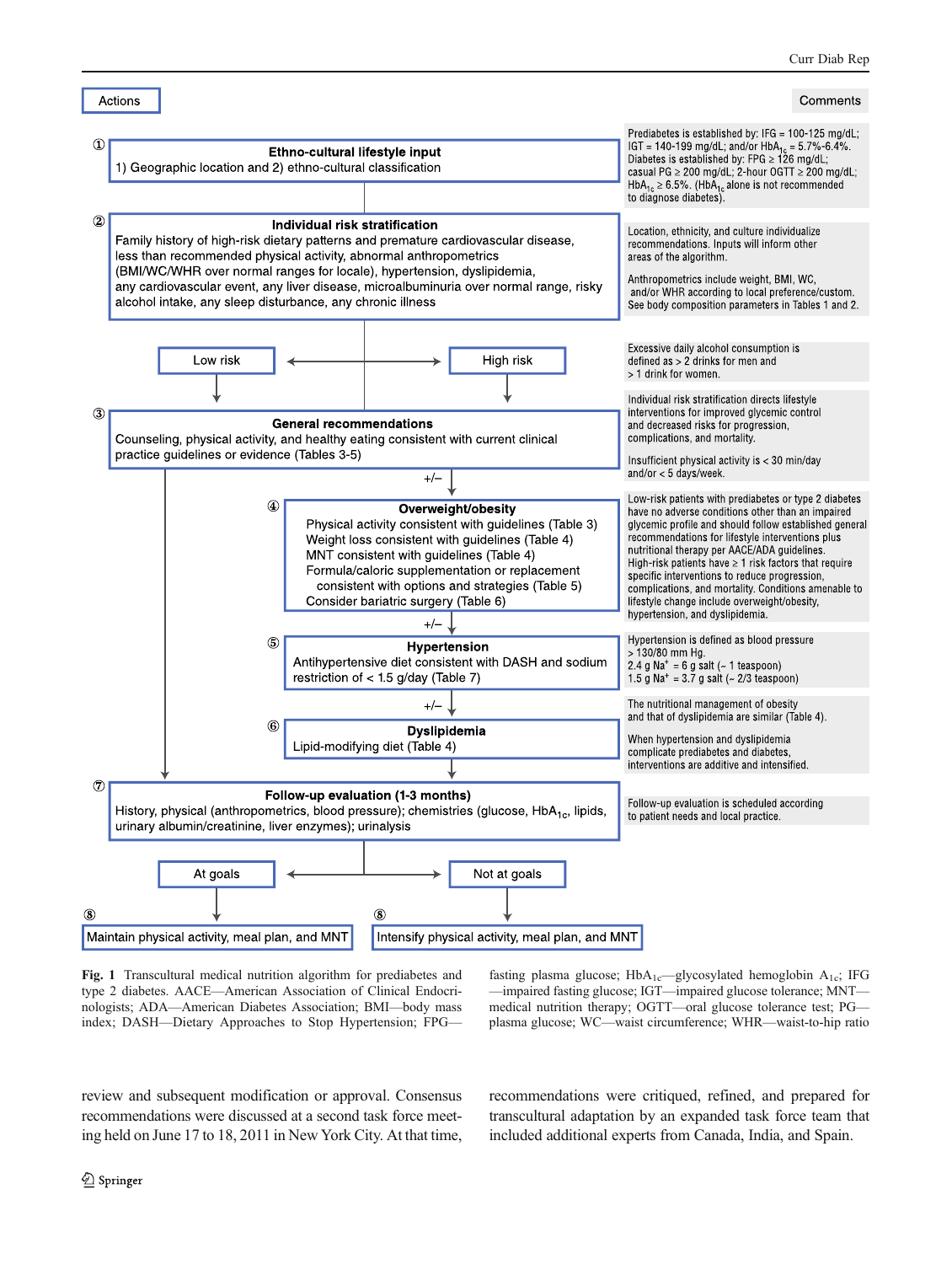|                    | BMI,<br>kg/m <sup>2</sup> | Obesity<br>class | Disease risk                  |                                   |  |
|--------------------|---------------------------|------------------|-------------------------------|-----------------------------------|--|
|                    |                           |                  | WC:<br>$M<40$ in<br>$F<35$ in | WC:<br>$M > 40$ in<br>$F > 35$ in |  |
| Underweight        | < 18.5                    |                  |                               |                                   |  |
| Normal             | $18.5 - 24.9$             |                  |                               |                                   |  |
| Overweight         | $25.0 - 29.9$             |                  | Increased                     | High                              |  |
| Obese              | $30.0 - 34.9$ I           |                  | High                          | Very high                         |  |
|                    | $35.0 - 39.9$             | П                | Very high                     | Very high                         |  |
| Extremely<br>obese | >40                       | Ш                | Extremely<br>high             | Extremely<br>high                 |  |

<span id="page-4-0"></span>Table 1 Classification of body composition by BMI, WC, and disease risk for Caucasians

BMI body mass index; F female; M male; WC waist circumference (Adapted from: Bantle JP, Wylie-Rosett J, Albright AL, et al. Nutrition recommendations and interventions for diabetes: a position statement of the American Diabetes Association. Diabetes Care. 2008;31 Suppl 1:S61–78) [\[41](#page-12-0)••]

## Transculturalization Standards

The transculturalization of CPGs addresses problems that arise when recommendations are considered for implementation in an environment beyond that of the sponsoring individuals or organization [[45](#page-12-0)]. In regard to nutrition therapy, transcultural factors relate to genetic

|                                               | <b>Table 2</b> Classification of body composition by BMI, WC, and disease |  |
|-----------------------------------------------|---------------------------------------------------------------------------|--|
| risk for Southeast Asians and Asian Americans |                                                                           |  |

|                 | BMI,              | Obesity class Disease risk |                                |                                |  |
|-----------------|-------------------|----------------------------|--------------------------------|--------------------------------|--|
|                 | kg/m <sup>2</sup> |                            | WC:<br>$F < 80$ cm $F > 80$ cm | WC:<br>$M < 90$ cm $M > 90$ cm |  |
| Underweight     | < 18.5            |                            |                                |                                |  |
| Normal          | $18.5 - 22.9$     |                            | Average                        | Average                        |  |
| Overweight      | $23 - 24.9$ I     |                            | Increased                      | High                           |  |
| Obese           | $25.0 - 29.9$ II  |                            | High                           | Very high                      |  |
| Extremely obese | >30               | Ш                          | Very high<br>Severe            | Very high<br>Severe            |  |

BMI body mass index; F female; M male; WC waist circumference

(Adapted from: Wildman RP, Gu D, Reynolds K, et al. Appropriate body mass index and waist circumference cutoffs for categorization of overweight and central adiposity among Chinese adults. Am J Clin Nutr. 2004;80:1129–36) [[36](#page-11-0)]

(Adapted from: Appropriate body-mass index for Asian populations and its implications for policy and intervention strategies. WHO Expert Consultation. Lancet. 2004;363:157–63) [[37](#page-11-0)]

#### Table 3 Physical activity guidelines for the management of diabetes

| Intensity<br>level | Physical activity                                                                                                                                                                                                                                                                                                                                              |
|--------------------|----------------------------------------------------------------------------------------------------------------------------------------------------------------------------------------------------------------------------------------------------------------------------------------------------------------------------------------------------------------|
| Low                | Patients should be encouraged to achieve an active<br>lifestyle and to avoid sedentary living, because physical<br>activity and exercise provide many health benefits and<br>facilitate glycemic control. Participation in any physical<br>activity provides some health benefits                                                                              |
|                    | For substantial benefits:                                                                                                                                                                                                                                                                                                                                      |
|                    | $\geq$ 150 min/week of moderate-intensity activity, or                                                                                                                                                                                                                                                                                                         |
|                    | $\geq$ 75 min/week of vigorous-intensity aerobic activity, or                                                                                                                                                                                                                                                                                                  |
|                    | some combination of equivalent moderate/vigorous<br>activity                                                                                                                                                                                                                                                                                                   |
| Medium             | Aerobic activity should be performed in episodes of<br>$\geq$ 10 min and preferably spread throughout the week                                                                                                                                                                                                                                                 |
|                    | For additional, more extensive benefits:                                                                                                                                                                                                                                                                                                                       |
|                    | $\geq$ 300 min/week of moderate-intensity activity, or                                                                                                                                                                                                                                                                                                         |
|                    | $\geq$ 150 min/week of vigorous-intensity aerobic activity, or                                                                                                                                                                                                                                                                                                 |
|                    | some combination of equivalent moderate/vigorous<br>activity                                                                                                                                                                                                                                                                                                   |
|                    | additional health benefits are gained beyond this amount                                                                                                                                                                                                                                                                                                       |
| High               | Moderate- or high-intensity resistance exercise training<br>for all major muscle groups, as a separate modality from<br>aerobic exercise, has been shown to increase muscle<br>mass and strength, alter body composition, and improve<br>glycemic control; therefore, it should be combined with<br>aerobic activity in each individual $\geq 2$ days per week |

Exercise should be undertaken only after cardiac clearance has been obtained

(Adapted from: US Department of Health and Human Services. 2008 Physical activity guidelines for Americans. 2008. [http://www.health.](http://www.health.gov/paguidelines/guidelines/summary.aspx) [gov/paguidelines/guidelines/summary.aspx.](http://www.health.gov/paguidelines/guidelines/summary.aspx) Accessed June 22, 2011) [[35](#page-11-0)]

differences within a given population, food preferences, religious practices, socioeconomic status, and others. Attributes of the transculturalization process should include evidence-based methodology, scientific rigor, transparency, relevance, and authority commensurate with the original CPGs [[30](#page-11-0), [46](#page-12-0)–[50\]](#page-12-0). To obtain the cooperation and acceptance of key regional stakeholders in the implementation of the CPGs, their participation in the transculturalization process is essential. Likewise, a mechanism to have regional experts train local stakeholders and then continue the iterative process is vital, along with a validation and evaluation process to further modify the CPGs, if needed [\[50,](#page-12-0) [51\]](#page-12-0). To accommodate patient opinion and choice, subjective patient preferences for health care interventions that are locally available should be considered [[52](#page-12-0)–[54\]](#page-12-0), as well as cascades of alternative strategies for a specific action [[55,](#page-12-0) [56\]](#page-12-0) and patient aids to inform their decisions [[53](#page-12-0)].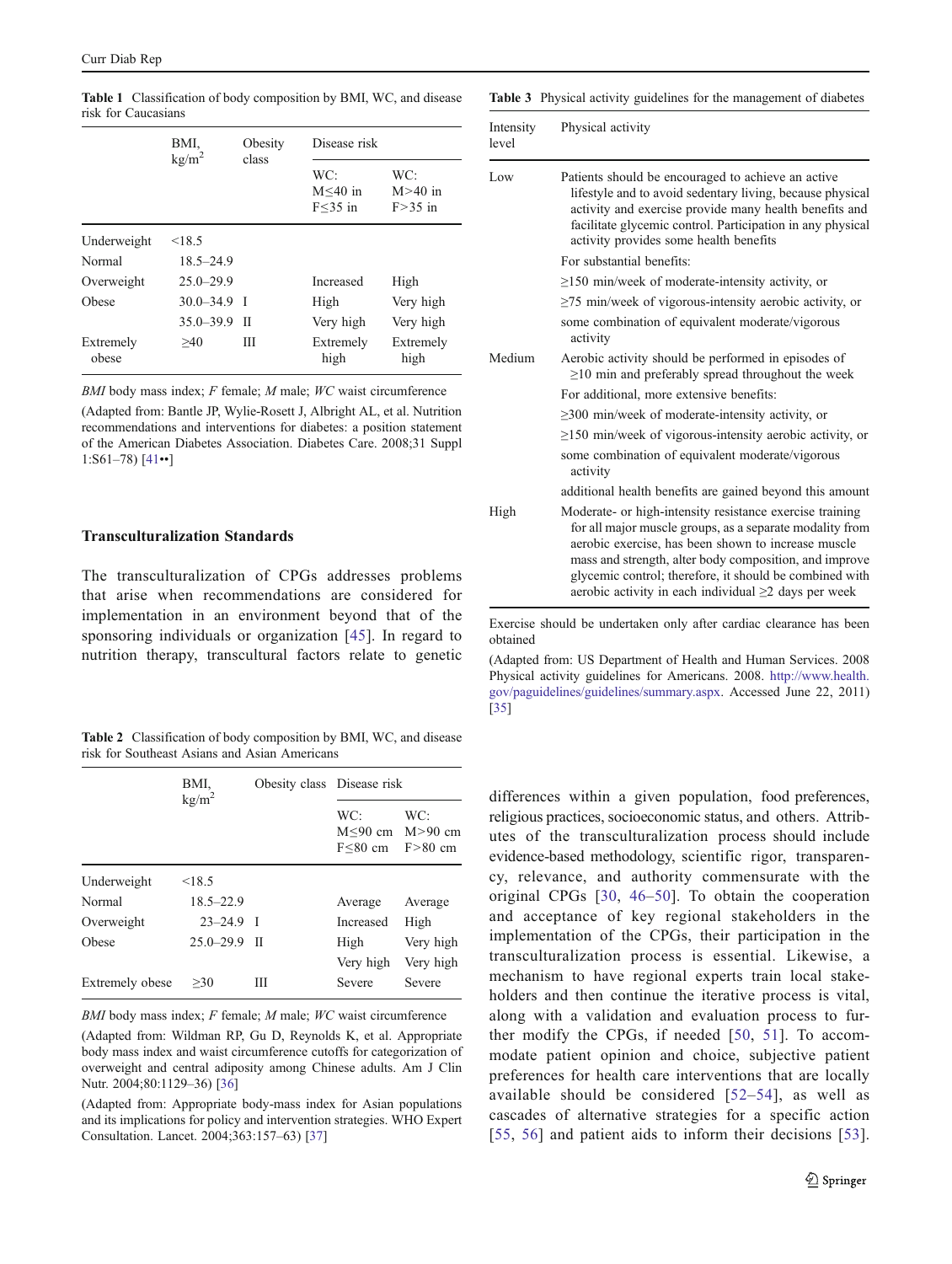<span id="page-5-0"></span>Table 4 AACE/ADA nutritional guidelines for the management of diabetes

| Hypocaloric (weight loss) diet: 250-1000 kcal/d deficit                                                                                      |
|----------------------------------------------------------------------------------------------------------------------------------------------|
| Target: decrease weight by 5% to 10% for overweight/obese, 15% for<br>class 3 obesity                                                        |
| Target: decrease BMI by 2 to 3 units                                                                                                         |
| Carbohydrates (preferably low-glycemic index): 45% to 65% daily<br>energy intake and not less than 130 $g/d$ in patients on low calorie diet |
| Protein: 15% to 20% daily energy intake                                                                                                      |
| Dietary fat: $\langle 30\%$ daily energy intake                                                                                              |
| Saturated fat: $\langle 7\%$ daily energy intake                                                                                             |
| Cholesterol: $\leq$ 200 mg/d                                                                                                                 |
| Fiber: $25-50$ g/d                                                                                                                           |
| Trans fats: minimize or eliminate                                                                                                            |

AACE American Association of Clinical Endocrinologists; ADA American Diabetes Association; BMI body mass index

(Adapted from: National Guideline Clearinghouse. Guideline synthesis: Nutritional management of diabetes mellitus. 2009. [http://www.](http://www.guideline.gov.syntheses/synthesis.aspx?id+16430) [guideline.gov.syntheses/synthesis.aspx?id+16430.](http://www.guideline.gov.syntheses/synthesis.aspx?id+16430) Accessed June 22, 2011.) [[40](#page-12-0)]

# Transculturalization of the Diabetes-Specific Nutrition Algorithm

On July 8, 2011, clinical experts from the Philippines, Hong Kong, Indonesia, Malaysia, Taiwan, Singapore, and Thailand met in Taipei, Taiwan to learn about the tDNA and begin the process of adapting the algorithm to their territories. This transcultural group was composed of endocrinologists, dietitians, and primary care practitioners who represented the health care specialties serving the patient populations that were targeted for the adaptive process. During the meeting, participants received information on diabetes and lifestyle modification, nutrition therapy and related clinical outcomes, and tDNA program goals and objectives. A point-by-point review of the algorithm was undertaken to explore pathways, content, and supportive evidence and to elicit information for the cultural adaptation of the algorithm and related recommendations for Southeast Asian patients. Subcommittee meetings were subsequently held in Taiwan (July 18, 2011) and India (September 23, 2011) to explicitly populate the nodes of the algorithm and the cells of the calorie supplement/replacement matrix (Table 5) with specific transcultural information and recommendations for their respective regions. Companion articles in this issue of Current Diabetes Reports describe the adaptive process and related output [\[57](#page-12-0), [58\]](#page-12-0).

# **Results**

An amalgam of the deliberations and conclusions of the expanded international task force is presented here, Table 5 Diabetes-specific (glycemia targeted specialized) nutrition formulas for the management of prediabetes and diabetes

| obese            | Overweight/ Use 2 to 3 diabetes-specific nutrition formulas <sup>a</sup> as part<br>of a reduced calorie meal plan, as a calorie replace-<br>ment for meal, partial meal, or snack (grade C;<br>$LOE_3$                         |  |  |
|------------------|---------------------------------------------------------------------------------------------------------------------------------------------------------------------------------------------------------------------------------|--|--|
|                  | Calorie goals:                                                                                                                                                                                                                  |  |  |
|                  | $\leq$ 250 lb=1200 to 1500 calories                                                                                                                                                                                             |  |  |
|                  | $>250$ lb=1500 to 1800 calories                                                                                                                                                                                                 |  |  |
|                  | Calories from diabetes-specific nutrition formulas                                                                                                                                                                              |  |  |
|                  | Calories from other healthy dietary source                                                                                                                                                                                      |  |  |
| Normal<br>weight | Uncontrolled 1 to 2 diabetes-specific nutrition formu-<br>diabetes<br>las per day to be incorporated into a<br>$HbA_{1c}$ > 7%<br>meal plan, as a calorie replacement for<br>meal, partial meal, or snack (grade D;<br>$LOE$ 4) |  |  |
|                  | Controlled<br>Use of diabetes-specific nutrition formu-<br>diabetes<br>las should be based on clinical judg-<br>ment and individual assessment <sup>b</sup><br>$HbA_{1c} \leq 7\%$<br>(grade $D$ ; LOE 4)                       |  |  |
|                  | Underweight Use diabetes-specific nutrition supplements <sup>c</sup> 1 to 3<br>units/d per clinical judgment based on desired rate<br>of weight gain and clinical tolerance (grade D;<br>LOE 4)                                 |  |  |

LOE 1: data defined as conclusive results from prospective, randomized controlled trials that have large subject populations representative of the target population and results that are easily generalized to the target population. Data also include results from meta-analyses of randomized controlled trials, results from multicenter trials, and "all or none" evidence; LOE 2: data include conclusive results from individual randomized controlled trials that have limited subject numbers or target population representation; LOE 3: data include all other conclusive clinical findings from nonrandomized studies, studies without controls, and nonexperimental or observational studies. These data may require interpretation and, by themselves, are not compelling; LOE 4: data are defined as information based solely on experience or expert opinion and are not necessarily substantiated by any conclusive scientific data. Frequently, only LOE 4 data are available

<sup>a</sup> Diabetes-specific nutrition formulas are nutritional products used as replacement for meals, partial meals, or snacks to replace calories in the diet

<sup>b</sup> Individuals who may have muscle mass and/or function loss and/or micronutrient deficiency may benefit from diabetes-specific nutrition supplements. Individuals who need support with weight maintenance and/or a healthy meal plan could benefit from diabetes-specific nutrition

<sup>c</sup> Diabetes-specific nutrition supplements are complete and balanced nutritional products used in addition to a typical meal plan, to help promote increased nutritional intake

 $HbA_{1c}$  glycosylated hemoglobin  $A_{1c}$ ; *LOE* level of evidence

displaying the consensus composite template of the tDNA, which is being used in the transculturalization process. Adaptations will be considered in ongoing regional meetings until provincial versions of the algorithm are available for local implementation and validation throughout the world.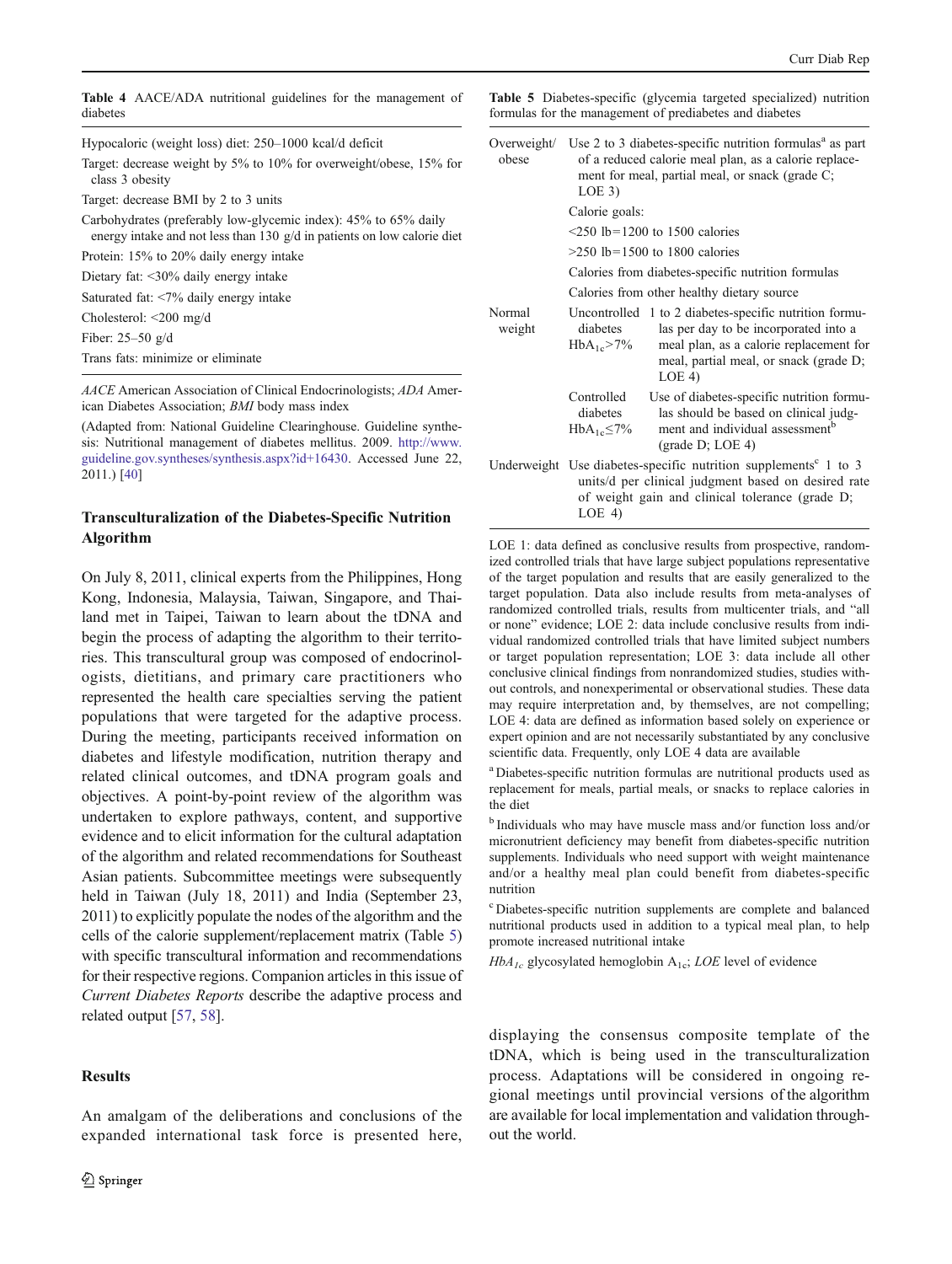<span id="page-6-0"></span>

|  |  |  |  |  |  | Table 6 Criteria for bariatric surgery for the management of diabetes |  |  |
|--|--|--|--|--|--|-----------------------------------------------------------------------|--|--|
|--|--|--|--|--|--|-----------------------------------------------------------------------|--|--|

BMI $\geq$ 40 kg/m<sup>2</sup> (about 100 lb overweight for men and 80 lb for women) or

BMI 35–39.9 kg/ $m^2$  and an obesity-related comorbidity, such as T2D, coronary heart disease, or severe sleep apnea

BMI 30–34.9 kg/ $m^2$  under special circumstances

According to the International Diabetes Federation, bariatric surgery should be considered an alternative treatment option in patients with a BMI of  $30-35 \text{ kg/m}^2$  when diabetes is not adequately controlled by a medical regimen and especially when there are cardiovascular disease risk factors

Consideration may be given to laparoscopic-assisted gastric banding in patients with T2D who have a BMI $>$ 30 kg/m<sup>2</sup> or Roux-en-Y gastric bypass for patients with a BMI $>$ 35 kg/m<sup>2</sup> to achieve at least shortterm weight reduction

And for each of the above:

Failure to achieve and sustain weight loss after attempts at lifestyle modification

Tolerable operative risks

Understanding of operation

Commitment to treatment and long-term follow-up

Acceptance of required lifestyle changes

## BMI body mass index; T2D type 2 diabetes

(Adapted from: Weight-control Information Network—an information service of the National Institute of Diabetes and Digestive and Kidney Diseases (NIDDK). Bariatric surgery for severe obesity. 2009. [http://](http://win.niddk.nih.gov/publications/gastric.htm) [win.niddk.nih.gov/publications/gastric.htm](http://win.niddk.nih.gov/publications/gastric.htm). Accessed November 14, 2011) [[38](#page-11-0)]

(Adapted from: International Diabetes Federation. Bariatric surgical procedures and interventions in the treatment of obese patients with type 2 diabetes: a position statement from the International Diabetes Federation Taskforce on Epidemiology and Prevention. [http://www.idf.](http://www.idf.org/webdata/docs/IDF-Position-Statement-Bariatric-Surgery.pdf) [org/webdata/docs/IDF-Position-Statement-Bariatric-Surgery.pdf.](http://www.idf.org/webdata/docs/IDF-Position-Statement-Bariatric-Surgery.pdf) Accessed June 27, 2011) [[39](#page-12-0)]

(Adapted from: Handelsman Y, Mechanick JI, Blonde L, et al. American Association of Clinical Endocrinologists Medical Guidelines for Clinical Practice for developing a diabetes mellitus comprehensive care plan. Endocr Pract. 2011;17 Suppl 2:1–53) [\[15](#page-11-0)••]

## R1

Diets, meals, and foods influence glycemic status and the risk of diabetic complications (grade A) [\[16](#page-11-0), [59](#page-12-0)–[61\]](#page-12-0).

# R2

MNT is important and should be implemented as an essential component of comprehensive management programs for all patients with T2D and prediabetes (grade A) [[41](#page-12-0)••, [43,](#page-12-0) [62](#page-12-0)–[67\]](#page-12-0).

#### R3

Diets should be based on individual risk factors for impaired glucose tolerance, obesity, hypertension, and dyslipidemia (grade A) [[64,](#page-12-0) [65](#page-12-0), [67,](#page-12-0) [68](#page-12-0)].

#### Table 7 Antihypertensive diet: daily nutrient goals used in the DASH studies

| Carbohydrate  | 55% of calories   |
|---------------|-------------------|
| Total fat     | 27% of calories   |
| Protein       | 18% of calories   |
| Saturated fat | $6\%$ of calories |
| Cholesterol   | $150 \text{ mg}$  |
| Fiber         | 30g               |
| Sodium        | 1500 mg           |
| Potassium     | $4700$ mg         |
| Calcium       | $1250$ mg         |
| Magnesium     | $500$ mg          |
|               |                   |

DASH Dietary Approaches to Stop Hypertension

Based on a 2100-calorie eating plan

(Adapted from: US Department of Health and Human Services. Your guide to lowering your blood pressure with DASH. NIH publication no. 06-408. 2006. [http://www.nhlbi.nih.gov/health/public/heart/hbp/](http://www.nhlbi.nih.gov/health/public/heart/hbp/dash/new_dash.pdf) [dash/new\\_dash.pdf.](http://www.nhlbi.nih.gov/health/public/heart/hbp/dash/new_dash.pdf) Accessed June 22, 2011) [[42](#page-12-0)]

#### R4

Cultural factors should guide the selection of local foods and meals to adhere with general nutrition recommendations from the AACE and ADA (grade D) [[1,](#page-10-0) [41](#page-12-0)••, [43\]](#page-12-0).

#### R5

Diabetes-specific formulas may be used for calorie replacement or supplementation as part of MNT (grade A) [\[41](#page-12-0)••, [43](#page-12-0), [69](#page-12-0)•, [70,](#page-12-0) [71](#page-12-0)]. Prepared and packaged diabetesspecific formulas contain nutrients that are designed to facilitate glycemic control [[69](#page-12-0)•]. Such nutrients include modified maltodextrin, fructose, fiber, soy protein, monounsaturated fatty acids, and antioxidants. Clinical studies have demonstrated improvements in glycemic profiles and reductions in disease complications among patients who consume prepared formula products as part of MNT. For patients with low body mass index (BMI) and/or insufficiency states, such as the elderly, caloric supplementation is helpful for weight gain, amelioration of nutritional deficiencies, and prevention of diabetic complications [[69](#page-12-0)•, [72](#page-12-0)–[75](#page-12-0)]. For patients with normal or elevated BMI, caloric replacement is helpful to achieve weight loss, greater metabolic control, and avoidance of subtle deficits of vitamins or other nutrients that can accompany simple calorie restriction [\[69](#page-12-0)•]. Intensification or reduction in the number of replacements and supplements is a stepped process based on clinical appraisals and modification of regimens to meet individual patient goals [\[73](#page-12-0)].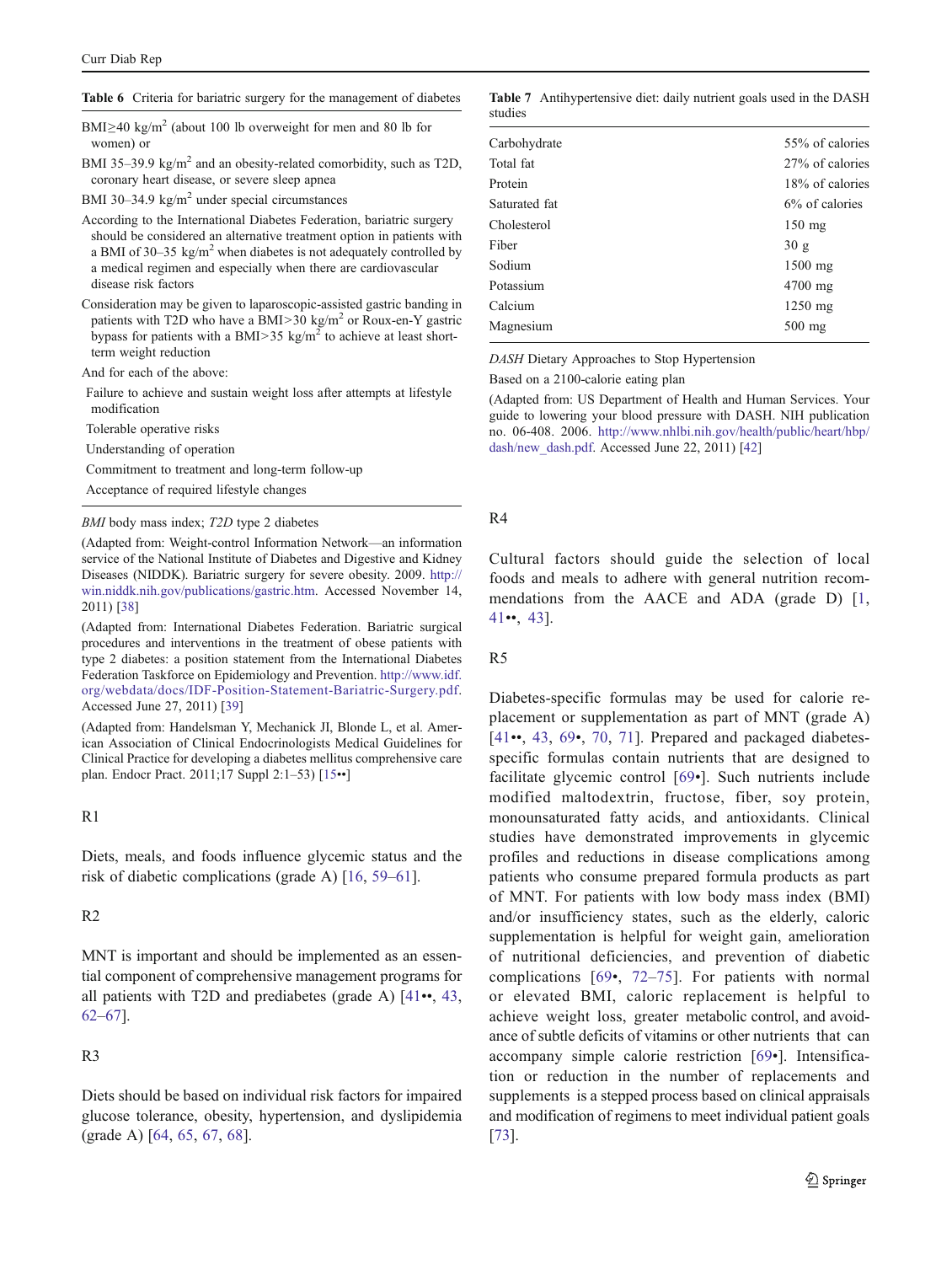<span id="page-7-0"></span>

|  |  | Table 8 Common international foods and glycemic indices |  |  |  |  |  |
|--|--|---------------------------------------------------------|--|--|--|--|--|
|--|--|---------------------------------------------------------|--|--|--|--|--|

| Carbohydrate<br>foods | Glycemic<br>index |                         | Glycemic<br>index |
|-----------------------|-------------------|-------------------------|-------------------|
| Common foods          |                   | Fruits                  |                   |
| White wheat<br>bread  | 75                | Apple                   | 36                |
| Whole wheat<br>bread  | 74                | Banana                  | 51                |
| Multigrain bread      | 53                | Dates                   | 42                |
| Wheat roti            | 62                | Mango                   | 51                |
| Chapati               | 52                | Orange                  | 43                |
| Corn tortilla         | 46                | Peaches                 | 43                |
| White rice            | 73                | Pineapple               | 59                |
| Brown rice            | 68                | Watermelon              | 76                |
| Barley                | 28                | Vegetables              |                   |
| Corn                  | 52                | Potato, boiled          | 78                |
| Spaghetti             | 49                | Potato, instant<br>mash | 87                |
| Rice noodles          | 53                | Potato, fried           | 63                |
| Udon noodles          | 55                | Sweet potato            | 63                |
| Couscous              | 65                | Carrots, boiled         | 39                |
| Dairy products        |                   | Pumpkin, boiled         | 64                |
| Whole milk            | 39                | Plantain                | 55                |
| Skim milk             | 37                | Taro, boiled            | 53                |
| Soy milk              | 37                | Vegetable soup          | 48                |
| Rice milk             | 86                | Legumes                 |                   |
| Ice cream             | 51                | Chickpeas               | 28                |
| Yogurt                | 41                | Kidney beans            | 24                |
| Cereals               |                   | Lentils                 | 32                |
| Cornflakes            | 81                | Soy beans               | 16                |
| Rolled oat meal       | 55                | <b>Snacks</b>           |                   |
| Instant oat meal      | 79                | Chocolate               | 40                |
| Rice congee           | 78                | Popcorn                 | 65                |
| Muesli                | 57                | Potato chips            | 56                |
| Millet porridge       | 67                | Soda                    | 59                |
| <b>Biscuits</b>       | 69                | Rice crackers           | 87                |

Glycemic index (GI) ranks carbohydrates according to their effect on blood glucose levels. High GI= $\geq$ 70; medium GI=56–69; low GI= $\leq$ 55 (Adapted from: Atkinson FS, Foster-Powell K, Brand-Miller JC. International tables of glycemic index and glycemic load values: 2008. Diabetes Care. 2008;31:2281–3. 45. Baker R, Feder G. Clinical guidelines: where next? Int J Qual Health Care. 1997;9:399–404) [[44](#page-12-0)]

# R6

Geographic location and ethnocultural classifications should be used to tailor the algorithm for specific patient populations. Risk factors are the leading determinants of patient pathways and related recommendations; one or more risk factors identify patients who are more likely to experience disease progression and/or complications (grade A) [\[75](#page-12-0)–[77](#page-13-0)]. Dietary modification can mitigate the following risk factors:

| <b>Table 9</b> Levels of sub-<br>stantiation and their re-<br>spective numerical and | Level of<br>evidence | Study design or<br>information type    |  |  |
|--------------------------------------------------------------------------------------|----------------------|----------------------------------------|--|--|
| semantic descriptors                                                                 | 1                    | <b>RCTs</b>                            |  |  |
|                                                                                      | 1                    | Meta-analyses of RCTs                  |  |  |
|                                                                                      | $\overline{c}$       | Nonrandomized RCTs                     |  |  |
|                                                                                      | $\overline{2}$       | Meta-analyses of<br>nonrandomized RCTs |  |  |
|                                                                                      | $\overline{2}$       | Prospective cohort<br>studies          |  |  |
|                                                                                      | $\overline{2}$       | Retrospective case-<br>control studies |  |  |
|                                                                                      | 3                    | Cross-sectional study                  |  |  |
| RCT randomized con-                                                                  | 3                    | Surveillance study                     |  |  |
| trolled trial                                                                        | 3                    | Consecutive case series                |  |  |
| (Adapted from: Mechanick                                                             | 3                    | Single case report                     |  |  |
| JI, Camacho PM, Cobin                                                                | $\overline{4}$       | Expert consensus                       |  |  |
| RH, et al. American<br>Association of Clinical<br>Endocrinologists Pro-              | 4                    | Expert opinion based on<br>experience  |  |  |
| tocol for Standardized<br>Production of Clinical                                     | 4                    | Theory-driven<br>conclusions           |  |  |
| Practice Guidelines-<br>2010 update. Endocr                                          | $\overline{4}$       | Experience-based<br>information        |  |  |
| Pract. 2010;16:270-83)<br>$\lceil 21 \cdot \cdot \rceil$                             | 4                    | Review                                 |  |  |

T2D or prediabetes, excessive weight or obesity, hypertension, and dyslipidemia (grade A) [\[64](#page-12-0), [65,](#page-12-0) [67](#page-12-0)].

# R7

Anthropometric measures—BMI, waist circumference (WC), or WHR—should be used to assess body composition and risk of progression [[41](#page-12-0)••]. Although each of these measures has merit in clinical practice, differences in values and interpretations arising from phenotypic and cultural differences among populations have confounded global standardization. Likewise, difficulty using some methods (eg, WHR) has created regional preferences in medical practice and influenced general recommendations. Consequently, BMI and WC were chosen as the preferred prioritized measures of body composition in the algorithm. Values for normal and abnormal composition can be adjusted via ethnocultural inputs for local applicability (grade B) [\[78,](#page-13-0) [79\]](#page-13-0).

# R8

Irrespective of patient risk factors, lifestyle intervention mandates professional counseling, physical activity, and healthy eating patterns consistent with current CPGs or evidence (grade A) [\[41](#page-12-0)••, [43\]](#page-12-0). Professional counseling may be impeded by local attitudes and costs as well as the lack of perceived value by patients who may be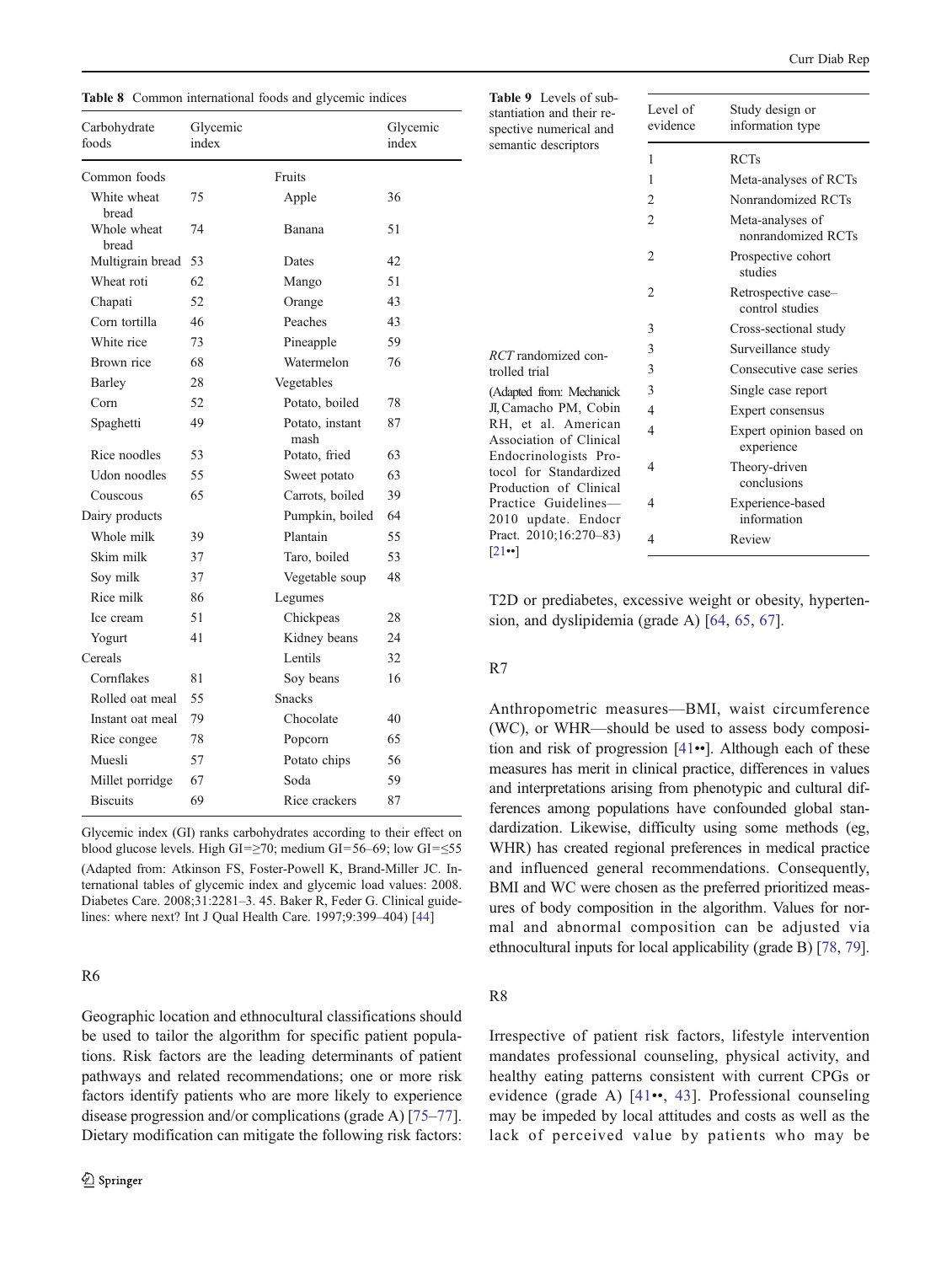economically disadvantaged. Although both low-risk and high-risk patients should comply with these basic recommendations, high-risk patients should intensify their efforts according to their specific needs and conditions.

## R9

A registered dietitian (RD) who is familiar with the components of MNT should be involved in patient management (grade B) [\[41](#page-12-0)••]. Long-term changes in behavior are difficult to achieve for many patients. To assist implementation, physicians should encourage and support patients through the behavior modification process. However, physicians are limited by time and experience in behavior modification techniques. Therefore, the use of other health care professionals with expertise in patient self-management may be necessary. Research has shown that lifestyle case management by RDs can improve health outcomes among patients with T2D [\[80,](#page-13-0) [81](#page-13-0)•, [82\]](#page-13-0). In cultures and regions (e.g., Hong Kong) where patients may oppose or decline nutrition consultation by health care providers who are not physicians, we encourage physicians to develop skills in nutrition medicine by participating in appropriate continuing medical education.

# R10

Patients should be encouraged to lead an active lifestyle and avoid sedentary living, as physical activity and exercise independently confer health benefits and facilitate glycemic control (grade A) [[35,](#page-11-0) [83](#page-13-0)–[85](#page-13-0)]. Substantial benefit is achieved with ≥150 min per week of moderate activity or ≥75 min per week of vigorous aerobic activity [\[83](#page-13-0)–[86\]](#page-13-0). Resistance exercise training, as a separate modality from aerobic exercise, can increase muscle mass and improve glycemic control and should be combined with aerobic activity (grade D) [[87](#page-13-0)]. Additional time spent on any physical activity can augment benefit and represents an intensification strategy for patients with higher risk stratification or those who do not achieve their goals with less intense activity.

# R11

MNT was introduced in 1994 by the American Dietetic Association to better express the concept of therapeutic nutrition [[65,](#page-12-0) [88](#page-13-0)]. It consists of specific nutritional interventions that include assessment, counseling, and dietary modification, with and without specialized nutritional formulas for calorie supplementation or replacement [[65](#page-12-0)]. Diabetes-specific MNT has been considered a cornerstone of diabetes treatment because it can improve glycemic profiles and reduce the risk of disease complications [\[65](#page-12-0), [67,](#page-12-0) [89\]](#page-13-0). Formalized recommendations for T2D in the medical literature include the following: carbohydrates, preferentially from low-glycemic index foods, for 45% to 65% of daily energy intake and not less than 130 g/day in patients on low-calorie diets (grade D) [\[41](#page-12-0)••, [43](#page-12-0), [90,](#page-13-0) [91](#page-13-0)]; fats for less than 30% of daily energy intake (grade D)  $[41\bullet 43, 90]$  $[41\bullet 43, 90]$  $[41\bullet 43, 90]$  $[41\bullet 43, 90]$  $[41\bullet 43, 90]$  $[41\bullet 43, 90]$  $[41\bullet 43, 90]$ ; saturated fat for less than  $7\%$  of daily energy intake (grade A) [[41](#page-12-0)••, [43,](#page-12-0) [90](#page-13-0), [92\]](#page-13-0); protein for 15% to 20% of energy intake and not less than 1 g/kg in patients with normal kidney function (grade D) [[41](#page-12-0)••, [43](#page-12-0)]; cholesterol restricted to less than 200 mg daily (grade A) [[41](#page-12-0), [43,](#page-12-0) [90,](#page-13-0) [92](#page-13-0)]; trans fats eliminated or reduced to minimal intake (grade D) [\[41](#page-12-0)••, [43](#page-12-0), [90,](#page-13-0) [92](#page-13-0)]; and fiber for 25 to 50 g daily (grade A) [\[41](#page-12-0)••, [43,](#page-12-0) [90\]](#page-13-0).

## R12

Overweight or obese patients should adhere to these guidelines and try to achieve a gradual weight loss of 5% to 10% by reducing caloric intake, for a total daily deficit of 250 to 1000 kcal (grade A) [\[15](#page-11-0)••, [16,](#page-11-0) [17](#page-11-0), [41](#page-12-0)••, [43,](#page-12-0) [70](#page-12-0), [93,](#page-13-0) [94\]](#page-13-0). Patients with class 3 obesity should shed 15% of body weight (grade D) [[15](#page-11-0)••, [16,](#page-11-0) [17](#page-11-0), [41](#page-12-0)••, [43,](#page-12-0) [70,](#page-12-0) [93,](#page-13-0) [94](#page-13-0)]. BMI should be decreased by 2 to 3 units (grade D) [\[41](#page-12-0)••, [43,](#page-12-0) [70,](#page-12-0) [93](#page-13-0), [94\]](#page-13-0). Any amount of weight loss is associated with metabolic benefits, even if clinical targets are not met.

# R13

Bariatric surgery may be considered for patients with T2D and obesity who 1) fail to respond to lifestyle and pharmacologic interventions; 2) meet established criteria related to body composition, comorbidities, and surgical risk; and 3) commit to durable lifestyle changes and follow-up evaluations [[95](#page-13-0)–[98\]](#page-13-0). The recent statement by the International Diabetes Federation on criteria for bariatric surgery should be considered when making treatment decisions [[39\]](#page-12-0).

# R14

Patients with T2D or prediabetes complicated by hypertension require further nutritional management. Sodium intake should already be limited to 1,500 mg/day per recent recommendations provided by the Dietary Guidelines for Americans, 2010 (grade A) [[99](#page-13-0)–[102,](#page-13-0) [103](#page-13-0)•, [104\]](#page-13-0). The principles of the Dietary Approaches to Stop Hypertension (DASH) diet, particularly increasing the consumption of fresh fruits and vegetables, should also be incorporated into the patient's diet.

## R15

Patients with lipid abnormalities must pay closer attention to fat intake based on their dyslipidemic profiles and may benefit from viscous fibers and plant sterols (grade A) [[91,](#page-13-0)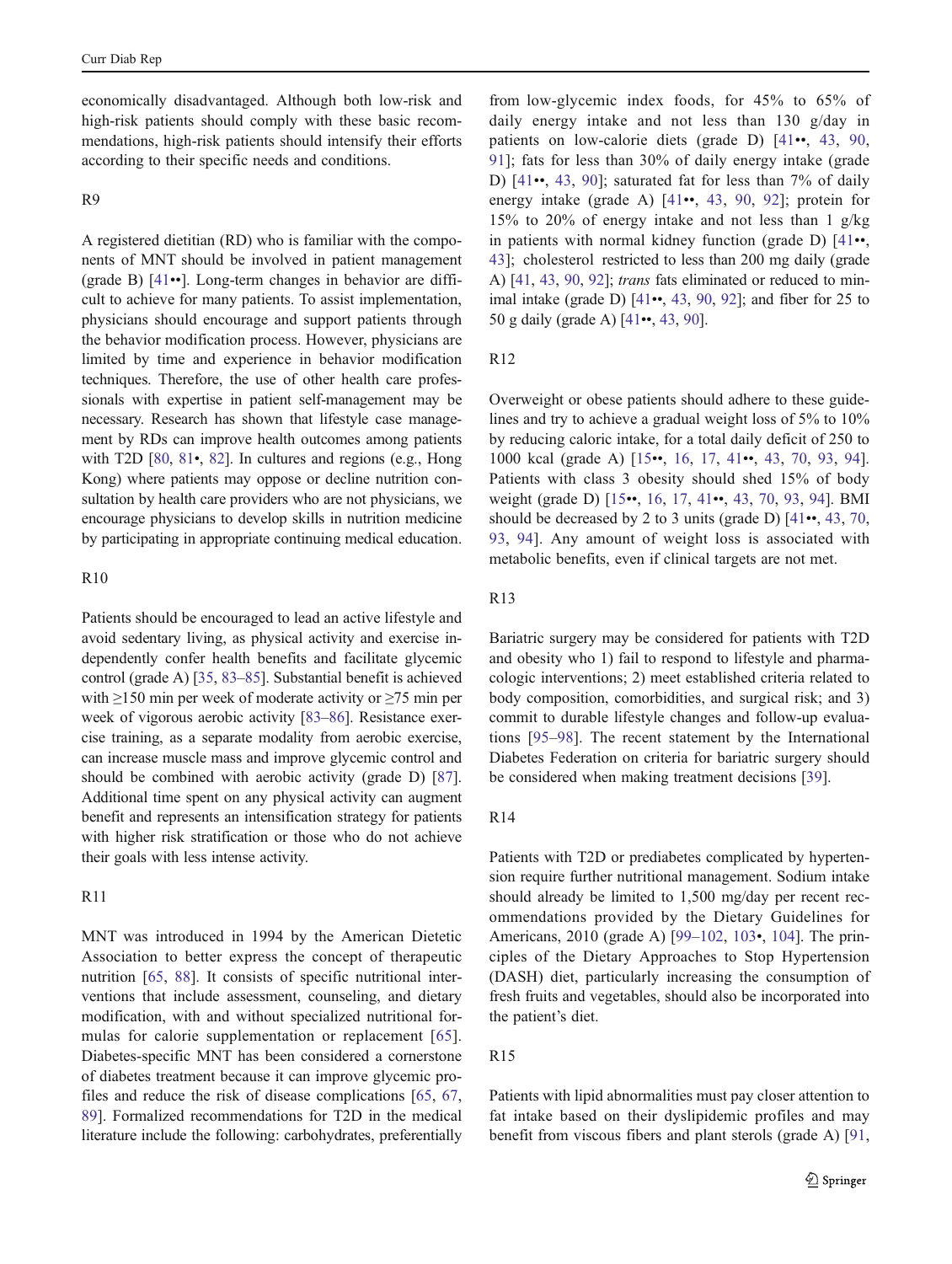[92](#page-13-0), [105](#page-13-0)–[111](#page-13-0)]. The reduction of simple sugars and alcohol is important for patients with hypertriglyceridemia.

# R16

When multiple comorbidities exist in a patient with T2D or prediabetes, recommended interventions are applied simultaneously and at a higher level of intensity, but individual patient factors, such as potential for adherence, adverse effects, and dietary customs and practices, are also taken into account (grade D).

# R17

Follow-up evaluations for all patients should occur at appropriate intervals depending on need (grade D). Assessments should include a history and physical examination (anthropometrics, blood pressure); blood chemistries (glucose,  $HbA_{1c}$ , lipids, renal function, and liver enzymes depending on clinical status); and urinary microalbumin determination. Improvements in disease states based on follow-up assessments create an opportunity to diminish the intensity of interventions and to spare resources. Although deterioration of clinical status creates a need to increase the intensity of interventions, it also creates an opportunity to search for ways to improve care and possibly adherence.

# **Discussion**

Within North America, the national prevalence of diabetes and prediabetes ranges from 10.1% in Mexico to 11.6% in Canada and 12.3% in the United States [[1](#page-10-0)]. The global prevalence is significantly lower, at 6.6%, but rates in the Arab countries are much higher at 13.4% (Oman) to 18.7% (United Arab Emirates) [\[1](#page-10-0)]. These figures reflect accurate estimates of the size of affected populations, but do not convey the complexities that underlie the epidemiology of the disease. Hidden behind these numbers are the details that illuminate the nature of the problem. Today, societies are heterogeneous not only in North America, but in many other places around the world. Continents, countries, states, municipalities, and even neighborhoods can be characterized by ethnicity, customs, mores, habits, and beliefs. All of these demographics influence personal choices that contribute to health or illness and the prevention or development and perpetuation of diabetes.

Health care providers must understand the culture of diabetes to effectively manage their patients with diabetes. Although general cultural sensitivity training is offered in medical school and through postgraduate activities, most practitioners are woefully deficient in the knowledge and skill to maneuver medically through the intricacies of a diverse patient population [\[112](#page-14-0)–[115\]](#page-14-0). Clinical guidance

rarely cites the cultural differences that truly matter in the delivery of health care. This may be especially true—and particularly important—with respect to diabetes, a disease that is intimately associated with lifestyles and foods. For these reasons, the international task force sought to identify and incorporate regional differences in genetic factors, diet, exercise, and culture into CPGs for nutrition therapy in T2D and prediabetes.

For example, based on clinical evidence, it was abundantly clear to the task force members that a principal cause of obesity and diabetes was the consumption of energy-rich or fast foods. Such foods are characterized by high concentrations of fats and refined carbohydrates with high glycemic indices. Describing foods in terms of composition, however, may limit comprehension and corrective action. Instead, citing examples that are culturally meaningful (e.g., fried white rice with pork drippings or quarter-pound cheeseburgers with french fries and soda) may be more relevant.

Assessing an individual for diabetes risk seems relatively straightforward until one realizes that Southeast Asians tend to develop the disease at a younger age and lower BMI. Disease management in Southeast Asian patients is also complicated by a greater prominence of postprandial hyperglycemia and renal complications.

Economics and education affect the likelihood that a health care intervention, regardless of its benefit, will be adopted and faithfully used by a particular segment of society. Task force members noted that the acceptance of dietitians or nutrition counselors, for instance, is low in Southeast Asia because the importance of such individuals is probably undervalued or misunderstood, not only by patients but occasionally by physicians, too. The cost and relative inaccessibility of these allied professionals may impede their participation in health care, especially when community resources are not available for targeted education. Moreover, broader education in the form of CPGs for comprehensive care of patients with diabetes as well as specific lifestyle interventions are needed worldwide, but guidance comes mostly from developed countries, especially Europe and North America, where interpretation of sophisticated recommendations is easier than in developing non-English-speaking nations. Couple this problem to a lack of familiarity with nutrition therapy in general and prepared liquid formulas in particular, and the likelihood of effective nutrition management is greatly reduced.

In response to these problems, we developed the tDNA. It has four major strengths: 1) simplicity that fosters not only an understanding of diabetes-specific nutrition therapy but also the cultural adaptation necessary for worldwide implementation; 2) incorporation of advice from national and international associations and respected publications; 3) inclusion of important clinical evidence and experience from multinational health care stakeholders who contributed to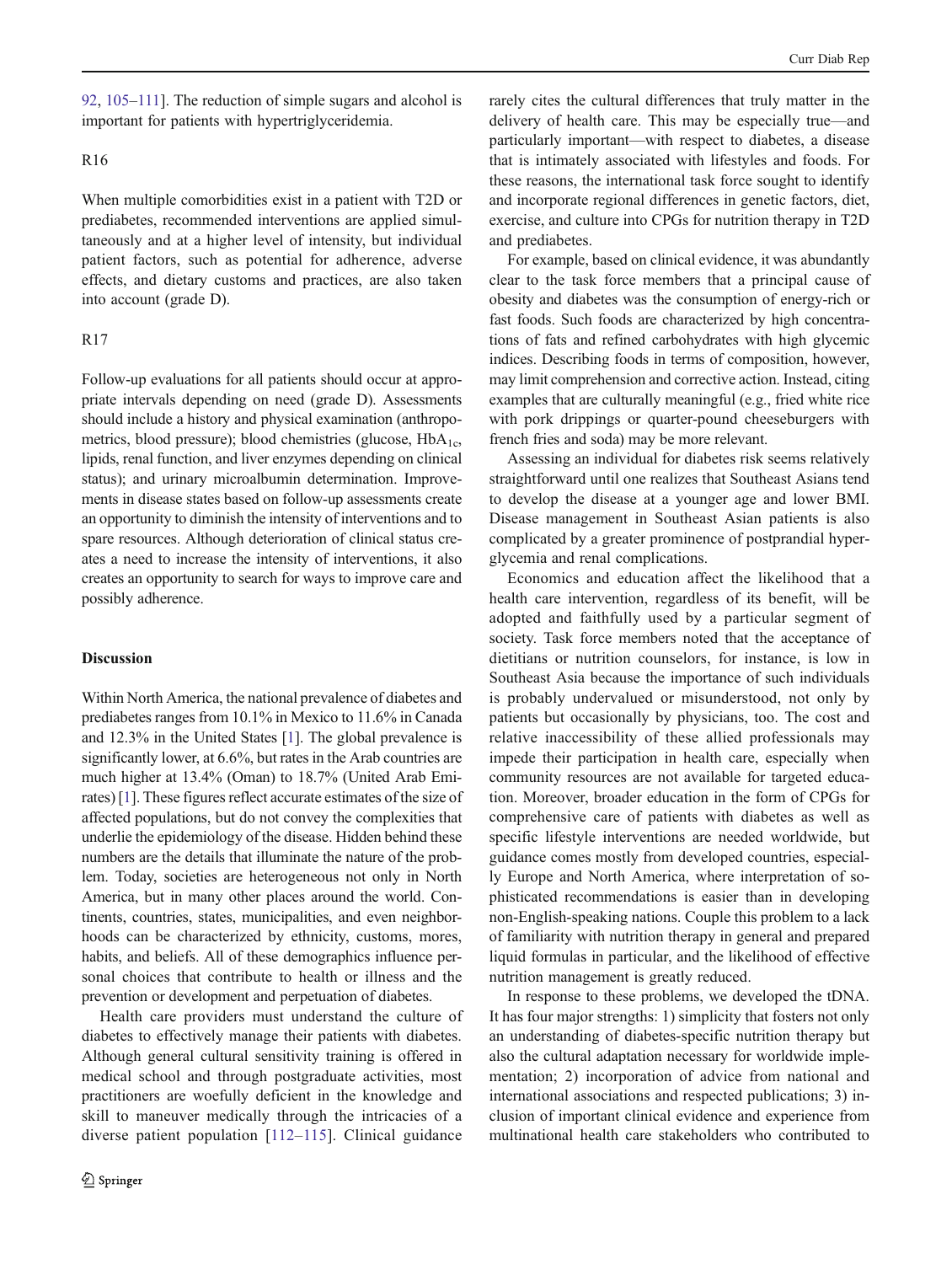<span id="page-10-0"></span>the developmental process; 4) openness to scientific and cultural adaptation.

Dietary and culinary habits within many diverse global communities must still be identified, and guidance must be further tailored along ethnic and cultural lines. To reach this end point within the tDNA program, diabetes and nutrition experts from around the world continue to be organized, familiarized with program goals, and invited to contribute to the transculturalization process. Adapted versions of the algorithm have already emerged for Southeast Asian and Asian Indian populations [[57](#page-12-0), [58](#page-12-0)]. Implementation will require education initiatives and follow-up assessments to determine if clinical benefit is truly achieved. These activities are currently being planned within the tDNA program. If found to be successful in optimizing comprehensive diabetes care, the tDNA and related educational resources will be made available for widespread dissemination and worldwide implementation.

# Conclusions

The algorithm presented here incorporates established standards used for CPG development, adaptation, and implementation. It is comprehensive and authoritative, yet brief and easy to use. Importantly, it is designed for simplicity and global cultural adaptation, or transculturalization. In large part, it conveys established clinical guidance from highly respected organizations for nutrition therapy and lifestyle management. It also references calorie augmentation or replacement with diabetes-specific liquid meals, a relatively novel addition to traditional nutrition therapy. It remains open to modification of content and context.

Acknowledgments We thank Science & Medicine for editorial support and Abbott Nutrition for funding to develop this manuscript.

An abstract of this work was presented at the 71st Annual Meeting of the American Diabetes Association, June 24–28, 2011, San Diego, California. Additionally, abstracts related to certain methodologic aspects of this work were submitted to and/or accepted by the Asia Pacific Congress of Diabetes Education, the Asian Congress of Nutrition, the European Association for the Study of Diabetes, the European Society for Clinical Nutrition and Metabolism, and the Canadian Diabetes Association. These submitted and/or accepted abstracts focus on different aspects of the diabetes-specific nutrition algorithm presented in this work. The abstract submitted to the Asian Pacific Congress of Diabetes Education focuses on the application of the algorithm in culturally diverse populations, whereas the abstract submitted to the Asian Congress of Nutrition focuses on the applicability of the algorithm in Asian societies. The European Association for the Study of Diabetes and the European Society for Clinical Nutrition and Metabolism abstract submissions focus on the patient algorithm for nutrition therapy (PATH), which combines nutrition recommendations from major diabetes organizations and geographic and ethnocultural factors to optimize diabetes care. The abstract submitted to the Canadian Diabetes Association focuses on the transcultural diabetes nutrition algorithm, which is intended to supplement CPGs and provide evidence-based information on lifestyle modifications, including physical activity and nutrition interventions for patients with diabetes.

Disclosure Conflicts of interest: The development of this article was funded by Abbott Nutrition. The content was created and enriched solely by task force members through a process of ongoing literature searches, independent contributions and reviews, and group interactions for consensus. Other support may have been provided to task force members as indicated in the following statements. Caroline Apovian has received financial support from Amylin, Merck, Johnson & Johnson, Arena, and Sanofi-Aventis; and research funding from Eli Lilly, Pfizer, Orexigen, Amylin, and MetaProteomics. Alexander Koglin Benchimol has served as a board member for Abbott, MSD, and Novo Nordisk; served as a consultant for Abbott, MSD, and Novo Nordisk; served as a speaker and developed educational presentations for Abbott, MSD, Novo Nordisk, Libbs, Sanofi-Aventis, and Torrent; and received funding for travel and accommodations from Abbott, MSD, Novo Nordisk, Libbs, Sanofi-Aventis, and Torrent. Peter H. Bisschop has received financial support for consultancy and research from Abbott Nutrition; also received funding for travel from Abbott Nutrition. Alexis Bolio-Galvis has nothing to disclose. Osama Hamdy has served as a consultant for Abbott Nutrition and a speaker for Amylin/Eli Lilly. Refaat A. Hegazi is employed by Abbott Nutrition; the material presented in this article is based on the best-known clinical evidence and is not affected by this financial relationship. David Jenkins has served as a consultant for Solae, Unilever, and Haine Celestial; served as an advisory board member for Herbalife International, Nutritional Fundamentals for Health, Pacific Health Laboratories, Metagenics/MetaProteomics, Bayer Consumer Care, and Orafti; received research funding from Solae, Unilever, Haine Celestial and Orafti; and received honorarium from Unilever. Miguel Leon Sanz has nothing to disclose. Albert E. Marchetti has received financial support for research and the development of educational materials from Eli Lilly, Takeda, GlaxoSmithKline, Bristol-Myers Squibb, and Abbott Nutrition International. Jeffrey Mechanick has received financial support for the development of educational presentations from Abbott Nutrition. He has received financial support for consultancy and for writing and reviewing the manuscript from Abbott Nutrition. He has received fees for participation in review activities such as data monitoring boards, statistical analysis, and end point committees from Abbott Nutrition International. He has received funding for travel and accommodations from Abbott Nutrition. Enrique Mendoza has received financial support for consultancy from Abbott Nutrition; He has received funding for travel and accommodations from Abbott Nutrition. Wayne Huey-Herng Sheu has received financial support for consultancy from Abbott Nutrition, Pfizer, GSK and Bayer. Patrizio Tatti received financial support for participation in review activities for Abbott Nutrition. He has received funding for travel from Abbott Nutrition. Man-Wo Tsang has nothing to disclose.

Open Access This article is distributed under the terms of the Creative Commons Attribution License which permits any use, distribution, and reproduction in any medium, provided the original author(s) and the source are credited.

# References

Papers of particular interest, published recently, have been highlighted as:

- Of importance
- •• Of major importance
	- 1. International Diabetes Federation. IDF diabetes atlas. 4th ed. Brussels: International Diabetes Federation; 2009.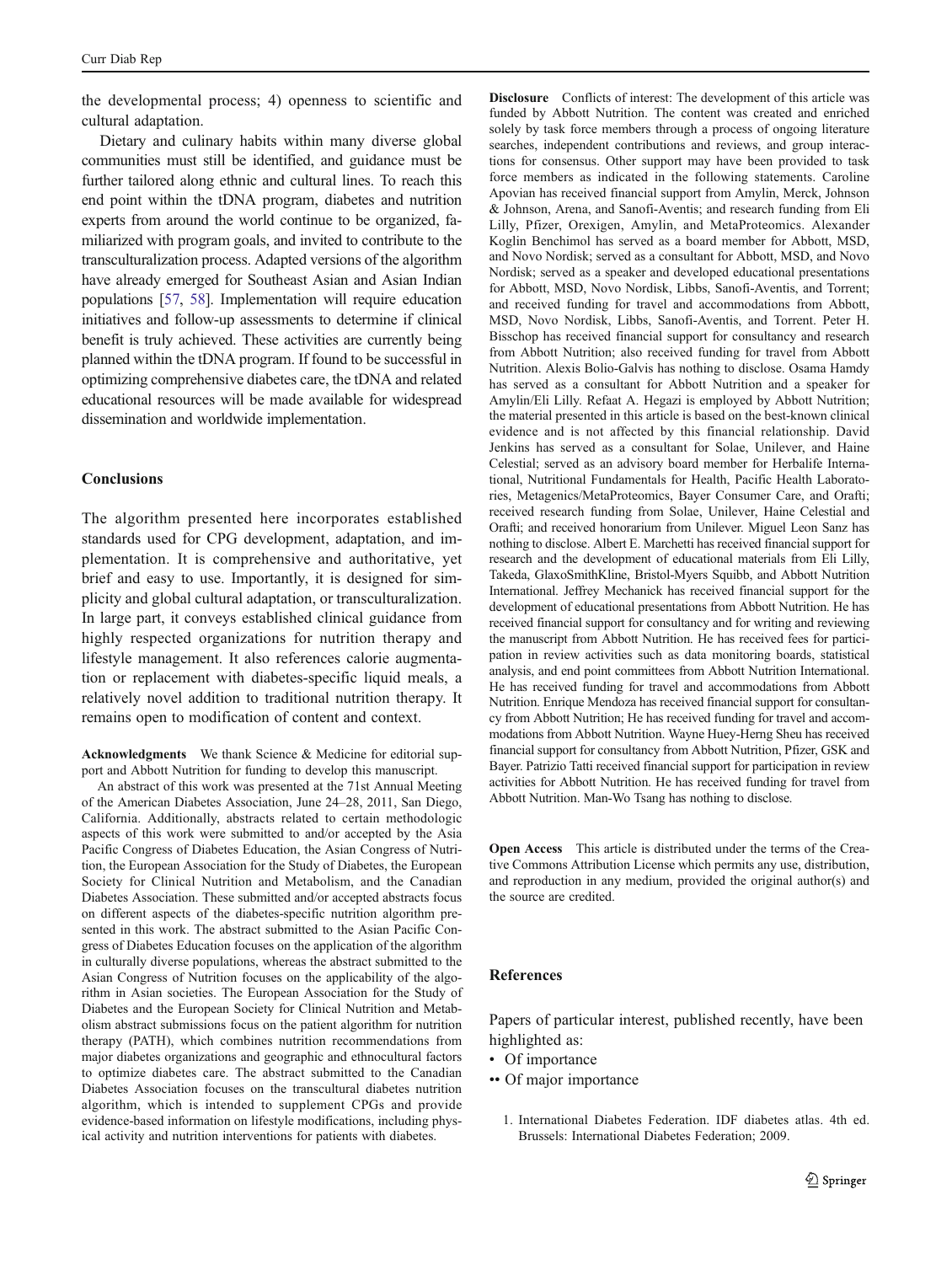- <span id="page-11-0"></span>2. The effect of intensive treatment of diabetes on the development and progression of long-term complications in insulin-dependent diabetes mellitus. The Diabetes Control and Complications Trial Research Group. N Engl J Med. 1993;329:977–86.
- 3. Intensive blood-glucose control with sulphonylureas or insulin compared with conventional treatment and risk of complications in patients with type 2 diabetes (UKPDS 33). UK Prospective Diabetes Study (UKPDS) Group. Lancet. 1998;352:837–53.
- 4. Effect of intensive therapy on the microvascular complications of type 1 diabetes mellitus. JAMA. 2002;287:2563–9.
- 5. Charlton-Menys V, Betteridge DJ, Colhoun H, et al. Targets of statin therapy: LDL cholesterol, non-HDL cholesterol, and apolipoprotein B in type 2 diabetes in the Collaborative Atorvastatin Diabetes Study (CARDS). Clin Chem. 2009;55:473–80.
- 6. Daly CA, Fox KM, Remme WJ, et al. The effect of perindopril on cardiovascular morbidity and mortality in patients with diabetes in the EUROPA study: results from the PERSUADE substudy. Eur Heart J. 2005;26:1369–78.
- 7. Esposito K, Giugliano D, Nappo F, Marfella R. Regression of carotid atherosclerosis by control of postprandial hyperglycemia in type 2 diabetes mellitus. Circulation. 2004;110:214–9.
- 8. Hansson L, Zanchetti A, Carruthers SG, et al. Effects of intensive blood-pressure lowering and low-dose aspirin in patients with hypertension: principal results of the Hypertension Optimal Treatment (HOT) randomised trial. HOT study group. Lancet. 1998;351:1755–62.
- 9. Nathan DM, Cleary PA, Backlund JY, et al. Intensive diabetes treatment and cardiovascular disease in patients with type 1 diabetes. N Engl J Med. 2005;353:2643–53.
- 10. Neil HA, DeMicco DA, Luo D, et al. Analysis of efficacy and safety in patients aged 65–75 years at randomization: Collaborative Atorvastatin Diabetes Study (CARDS). Diabetes Care. 2006;29:2378–84.
- 11. Newman CB, Szarek M, Colhoun HM, et al. The safety and tolerability of atorvastatin 10 mg in the Collaborative Atorvastatin Diabetes Study (CARDS). Diabetes Vasc Dis Res. 2008;5:177–83.
- 12. Ohkubo Y, Kishikawa H, Araki E, et al. Intensive insulin therapy prevents the progression of diabetic microvascular complications in Japanese patients with non-insulin-dependent diabetes mellitus: a randomized prospective 6-year study. Diabetes Res Clin Pract. 1995;28:103–17.
- 13. Stratton IM, Adler AI, Neil HA, et al. Association of glycaemia with macrovascular and microvascular complications of type 2 diabetes (UKPDS 35): prospective observational study. BMJ. 2000;321:405–12.
- 14. Turnbull F, Neal B, Ninomiya T, et al. Effects of different regimens to lower blood pressure on major cardiovascular events in older and younger adults: meta-analysis of randomised trials. BMJ. 2008;336:1121–3.
- 15. •• Handelsman Y, Mechanick JI, Blonde L, et al. American Association of Clinical Endocrinologists Medical Guidelines for Clinical Practice for developing a diabetes mellitus comprehensive care plan. Endocr Pract. 2011;17 Suppl 2:1-53. This is a principal source for algorithm content.
- 16. Knowler WC, Barrett-Connor E, Fowler SE, et al. Reduction in the incidence of type 2 diabetes with lifestyle intervention or metformin. N Engl J Med. 2002;346:393–403.
- 17. Tuomilehto J, Lindstrom J, Eriksson JG, et al. Prevention of type 2 diabetes mellitus by changes in lifestyle among subjects >with impaired glucose tolerance. N Engl J Med. 2001;344:1343–50.
- 18. Scalzitti DA. Evidence-based guidelines: application to clinical practice. Phys Ther. 2001;81:1622–8.
- 19. Woolf SH, Grol R, Hutchinson A, et al. Clinical guidelines: potential benefits, limitations, and harms of clinical guidelines. BMJ. 1999;318:527–30.
- 20. Grol R, Dalhuijsen J, Thomas S, et al. Attributes of clinical guidelines that influence use of guidelines in general practice: observational study. BMJ. 1998;317:858–61.
- 21. •• Mechanick JI, Camacho PM, Cobin RH, et al. American Association of Clinical Endocrinologists Protocol for Standardized Production of Clinical Practice Guidelines—2010 update. Endocr Pract. 2010;16:270-83.This is a primary methodology for algorithm development.
- 22. Burgers JS, Cluzeau FA, Hanna SE, et al. Characteristics of highquality guidelines: evaluation of 86 clinical guidelines developed in ten European countries and Canada. Int J Technol Assess Health Care. 2003;19:148–57.
- 23. Field MJ, Lohr KN. Guidelines for clinical practice: from development to use. Washington, D.C: Institute of Medicine, National Academy Press; 1992.
- 24. Shapiro DW, Lasker RD, Bindman AB, Lee PR. Containing costs while improving quality of care: the role of profiling and practice guidelines. Annu Rev Public Health. 1993;14:219–41.
- 25. Thomson R, Lavender M, Madhok R. How to ensure that guidelines are effective. BMJ. 1995;311:237–42.
- 26. Wollersheim H, Burgers J, Grol R. Clinical guidelines to improve patient care. Neth J Med. 2005;63:188–92.
- 27. Feder G, Eccles M, Grol R, et al. Clinical guidelines: using clinical guidelines. BMJ. 1999;318:728–30.
- 28. Davis DA, Taylor-Vaisey A. Translating guidelines into practice. A systematic review of theoretic concepts, practical experience and research evidence in the adoption of clinical practice guidelines. CMAJ. 1997;157:408–16.
- 29. Beller SE, Monatesti SJ. Problems with current practice guidelines and quality improvement (QI) programs and how to solve them. [http://wellness.wikispaces.com/Problems+with+](http://wellness.wikispaces.com/Problems+with+Current+Practice+Guidelines+and+Quality+Improvement+%28QI%29+Programs+and+How+to+Solve+Them) [Current+Practice+Guidelines+and+Quality+Improvement+%28QI](http://wellness.wikispaces.com/Problems+with+Current+Practice+Guidelines+and+Quality+Improvement+%28QI%29+Programs+and+How+to+Solve+Them) [%29+Programs+and+How+to+Solve+Them](http://wellness.wikispaces.com/Problems+with+Current+Practice+Guidelines+and+Quality+Improvement+%28QI%29+Programs+and+How+to+Solve+Them). Accessed November 14 2011.
- 30. Fervers B, Burgers JS, Haugh MC, et al. Adaptation of clinical guidelines: literature review and proposition for a framework and procedure. Int J Qual Health Care. 2006;18:167–76.
- 31. Cook R. Clinical algorithms and flow charts as representations of guideline knowledge. 2005. [http://www.hinz.org.nz/journal/2005/](http://www.hinz.org.nz/journal/2005/09/Clinical-Algorithms-and-Flow-Charts-as-Representations-of-Guideline-Knowledge/923) [09/Clinical-Algorithms-and-Flow-Charts-as-Representations-of-](http://www.hinz.org.nz/journal/2005/09/Clinical-Algorithms-and-Flow-Charts-as-Representations-of-Guideline-Knowledge/923)[Guideline-Knowledge/923.](http://www.hinz.org.nz/journal/2005/09/Clinical-Algorithms-and-Flow-Charts-as-Representations-of-Guideline-Knowledge/923) Accessed October 17 2011.
- 32. Shiffman RN. Representation of clinical practice guidelines in conventional and augmented decision tables. J Am Med Inform Assoc. 1997;4:382–93.
- 33. Shiffman RN, Michel G, Essaihi A, Thornquist E. Bridging the guideline implementation gap: a systematic, document-centered approach to guideline implementation. J Am Med Inform Assoc. 2004;11:418–26.
- 34. Hahn KA, Ferrante JM, Crosson JC, et al. Diabetes flow sheet use associated with guideline adherence. Ann Fam Med. 2008;6:235– 8.
- 35. US Department of Health and Human Services. 2008 physical activity guidelines for Americans. 2008. [http://www.health.gov/](http://www.health.gov/paguidelines/guidelines/summary.aspx) [paguidelines/guidelines/summary.aspx](http://www.health.gov/paguidelines/guidelines/summary.aspx). Accessed June 22, 2011.
- 36. Wildman RP, Gu D, Reynolds K, et al. Appropriate body mass index and waist circumference cutoffs for categorization of overweight and central adiposity among Chinese adults. Am J Clin Nutr. 2004;80:1129–36.
- 37. Appropriate body-mass index for Asian populations and its implications for policy and intervention strategies. WHO Expert Consultation. Lancet. 2004;363:157–63.
- 38. Weight-control Information Network—an information service of the National Institute of Diabetes and Digestive and Kidney Diseases (NIDDK). Bariatric surgery for severe obesity. 2009. [http://win.niddk.nih.gov/publications/gastric.htm.](http://win.niddk.nih.gov/publications/gastric.htm) Accessed November 14, 2011.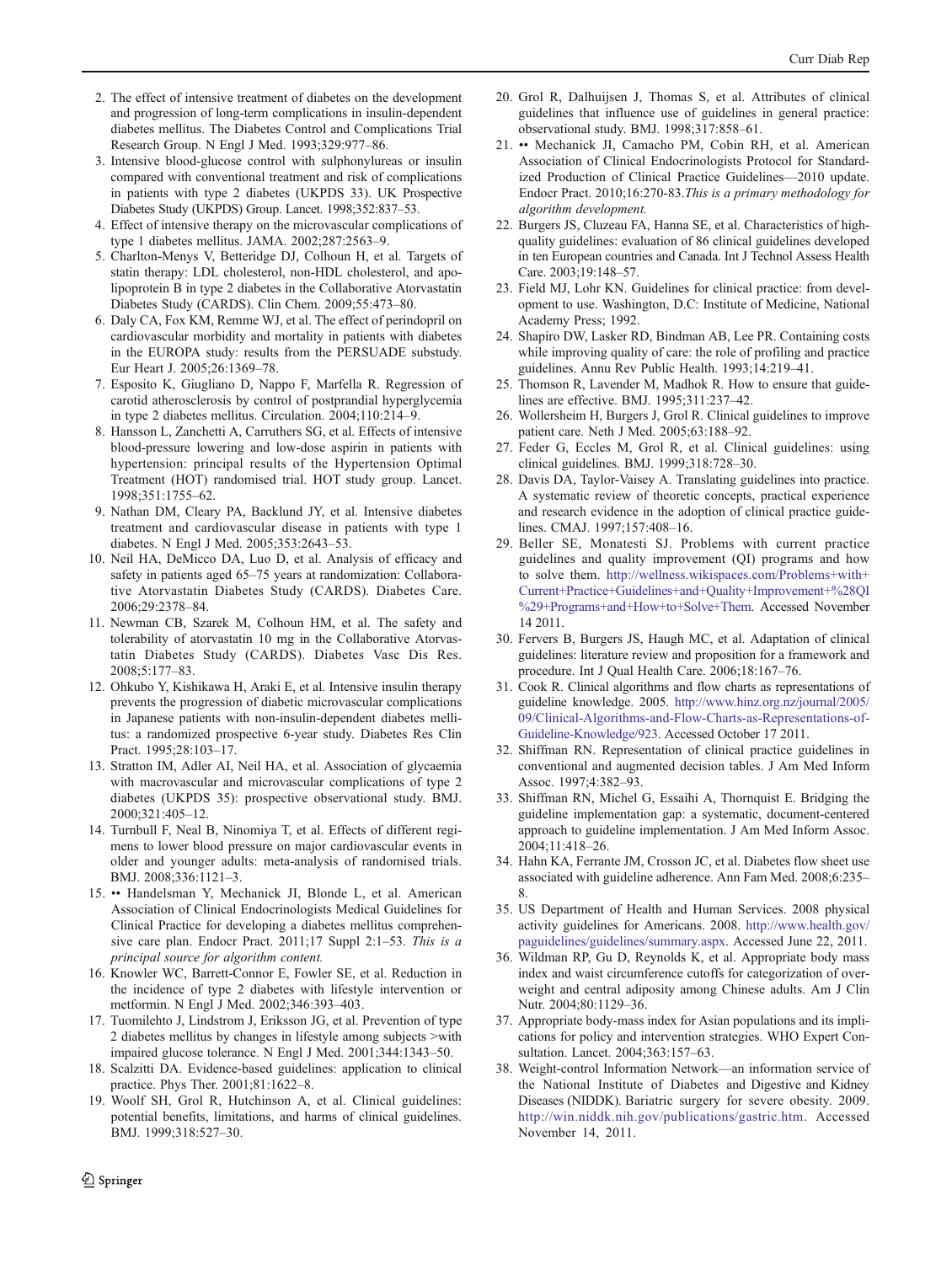- <span id="page-12-0"></span>39. International Diabetes Federation. Bariatric surgical procedures and interventions in the treatment of obese patients with type 2 diabetes: a position statement from the International Diabetes Federation Taskforce on Epidemiology and Prevention. [http://](http://www.idf.org/webdata/docs/IDF-Position-Statement-Bariatric-Surgery.pdf) [www.idf.org/webdata/docs/IDF-Position-Statement-Bariatric-](http://www.idf.org/webdata/docs/IDF-Position-Statement-Bariatric-Surgery.pdf)[Surgery.pdf.](http://www.idf.org/webdata/docs/IDF-Position-Statement-Bariatric-Surgery.pdf) Accessed June 27, 2011.
- 40. National Guideline Clearinghouse. Guideline synthesis: nutritional management of diabetes mellitus. 2009. [http://www.guideline.](http://www.guideline.gov.syntheses/synthesis.aspx?id+16430) [gov.syntheses/synthesis.aspx?id+16430.](http://www.guideline.gov.syntheses/synthesis.aspx?id+16430) Accessed June 22, 2011.
- 41. •• Bantle JP, Wylie-Rosett J, Albright AL, et al. Nutrition recommendations and interventions for diabetes: a position statement of the American Diabetes Association. Diabetes Care. 2008;31 Suppl 1:S61–78. This is a principal source for algorithm content.
- 42. US Department of Health and Human Services. Your guide to lowering your blood pressure with DASH. NIH publication no. 06-408. 2006. [http://www.nhlbi.nih.gov/health/public/heart/hbp/](http://www.nhlbi.nih.gov/health/public/heart/hbp/dash/new_dash.pdf) [dash/new\\_dash.pdf.](http://www.nhlbi.nih.gov/health/public/heart/hbp/dash/new_dash.pdf) Accessed June 22, 2011.
- 43. Rodbard HW, Blonde L, Braithwaite SS, et al. American Association of Clinical Endocrinologists medical guidelines for clinical practice for the management of diabetes mellitus. Endocr Pract. 2007;13 Suppl 1:1–68.
- 44. Atkinson FS, Foster-Powell K, Brand-Miller JC. International tables of glycemic index and glycemic load values: 2008. Diabetes Care. 2008;31:2281–3.
- 45. Baker R, Feder G. Clinical guidelines: where next? Int J Qual Health Care. 1997;9:399–404.
- 46. Development and validation of an international appraisal instrument for assessing the quality of clinical practice guidelines: the AGREE project. AGREE Collaboration. Qual Saf Health Care. 2003;12:18–23.
- 47. Graham ID, Harrison MB, Brouwers M. Evaluating and adapting practice guidelines for local use: a conceptual framework. In: Pickering S, Thompson J, editors. Clinical governance in practice. London: Harcourt; 2003. p. 213–29.
- 48. Graham ID, Harrison MB, Brouwers M, et al. Facilitating the use of evidence in practice: evaluating and adapting clinical practice guidelines for local use by health care organizations. J Obstet Gynecol Neonatal Nurs. 2002;31:599–611.
- 49. Atkins D, Best D, Briss PA, et al. Grading quality of evidence and strength of recommendations. BMJ. 2004;328:1490.
- 50. Fretheim A, Schunemann HJ, Oxman AD. Improving the use of research evidence in guideline development: 3. Group composition and consultation process. Health Res Pol Syst. 2006;4:15.
- 51. Harrison MB, Graham ID, Lorimer K, et al. Nurse clinic versus home delivery of evidence-based community leg ulcer care: a randomized health services trial. BMC Health Serv Res. 2008;8:243.
- 52. Chong C, Chen I, Naglie C, Krahn M. Do clinical practice guidelines incorporate evidence on patient preferences? Med Decis Making. 2007;27:E63–4.
- 53. van der Weijden T, Legare F, Boivin A, et al. How to integrate individual patient values and preferences in clinical practice guidelines? A research protocol. Implement Sci. 2010;5:10.
- 54. Schunemann HJ, Fretheim A, Oxman AD. Improving the use of research evidence in guideline development: 10 Integrating values and consumer involvement. Health Res Pol Syst. 2006;4:22.
- 55. Oppenheim PI, Sotiropoulos G, Baraff LJ. Incorporating patient preferences into practice guidelines: management of children with fever without source. Ann Emerg Med. 1994;24:836–41.
- 56. Latoszek-Berendsen A, Talmon J, de Clercq P, Hasman A. With good intentions. Int J Med Inform. 2007;76 Suppl 3:S440–6.
- 57. Su H-Y, Tsang M-W, Huang S-Y, et al. Transculturalization of a diabetes-specific nutrition algorithm: Asian application. Curr Diab Rep. 2012, in press.
- 58. Joshi SR, Mohan V, Joshi SS, et al. Transcultural diabetes nutrition therapy algorithm: the Asian Indian application. Curr Diab Rep. 2012, in press.
- 59. Lindstrom J, Louheranta A, Mannelin M, et al. The Finnish Diabetes Prevention Study (DPS): lifestyle intervention and 3-year results on diet and physical activity. Diabetes Care. 2003;26:3230–6.
- 60. Ratner R, Goldberg R, Haffner S, et al. Impact of intensive lifestyle and metformin therapy on cardiovascular disease risk factors in the diabetes prevention program. Diabetes Care. 2005;28:888–94.
- 61. Gillies CL, Abrams KR, Lambert PC, et al. Pharmacological and lifestyle interventions to prevent or delay type 2 diabetes in people with impaired glucose tolerance: systematic review and meta-analysis. BMJ. 2007;334:299.
- 62. Fung TT, Rimm EB, Spiegelman D, et al. Association between dietary patterns and plasma biomarkers of obesity and cardiovascular disease risk. Am J Clin Nutr. 2001;73:61–7.
- 63. Liu E, McKeown NM, Newby PK, et al. Cross-sectional association of dietary patterns with insulin-resistant phenotypes among adults without diabetes in the Framingham Offspring Study. Br J Nutr. 2009;102:576–83.
- 64. Yu-Poth S, Zhao G, Etherton T, et al. Effects of the National Cholesterol Education Program's Step I and Step II dietary intervention programs on cardiovascular disease risk factors: a metaanalysis. Am J Clin Nutr. 1999;69:632–46.
- 65. Pastors JG, Warshaw H, Daly A, et al. The evidence for the effectiveness of medical nutrition therapy in diabetes management. Diabetes Care. 2002;25:608–13.
- 66. Imamura F, Lichtenstein AH, Dallal GE, et al. Generalizability of dietary patterns associated with incidence of type 2 diabetes mellitus. Am J Clin Nutr. 2009;90:1075–83.
- 67. Pastors JG, Franz MJ, Warshaw H, et al. How effective is medical nutrition therapy in diabetes care? J Am Diet Assoc. 2003;103:827– 31.
- 68. Turner RC, Millns H, Neil HA, et al. Risk factors for coronary artery disease in non-insulin dependent diabetes mellitus: United Kingdom Prospective Diabetes Study (UKPDS: 23). BMJ. 1998;316:823–8.
- 69. Tatti P, di Mauro P, Neri M, et al. Effect of a low-calorie highnutrition value formula on weight loss in type 2 diabetes mellitus. Mediterr J Nutr Metab. 2009; doi:[10.1007/s12349-009-0050-7](http://dx.doi.org/10.1007/s12349-009-0050-7). This discusses evidence of the value of calorie replacement in the nutritional management of diabetes.
- 70. Elia M, Ceriello A, Laube H, et al. Enteral nutritional support and use of diabetes-specific formulas for patients with diabetes: a systematic review and meta-analysis. Diabetes Care. 2005;28:2267– 79.
- 71. Livesey G, Taylor R, Hulshof T, Howlett J. Glycemic response and health–a systematic review and meta-analysis: relations between dietary glycemic properties and health outcomes. Am J Clin Nutr. 2008;87:258S–68S.
- 72. Clinical guidelines on the identification, evaluation, and treatment of overweight and obesity in adults—the evidence report. National Institutes of Health. Obes Res. 1998;6 Suppl 2:51S-209S.
- 73. Turnbull PJ, Sinclair AJ. Evaluation of nutritional status and its relationship with functional status in older citizens with diabetes mellitus using the mini nutritional assessment (MNA) tool–a preliminary investigation. J Nutr Health Aging. 2002;6:185–9.
- 74. Benbow SJ, Hoyte R, Gill GV. Institutional dietary provision for diabetic patients. QJM. 2001;94:27–30.
- 75. Bonadonna RC, Cucinotta D, Fedele D, et al. The metabolic syndrome is a risk indicator of microvascular and macrovascular complications in diabetes: results from Metascreen, a multicenter diabetes clinic-based survey. Diabetes Care. 2006;29:2701–7.
- 76. Goldberg IJ. Clinical review 124: Diabetic dyslipidemia: causes and consequences. J Clin Endocrinol Metab. 2001;86:965– 71.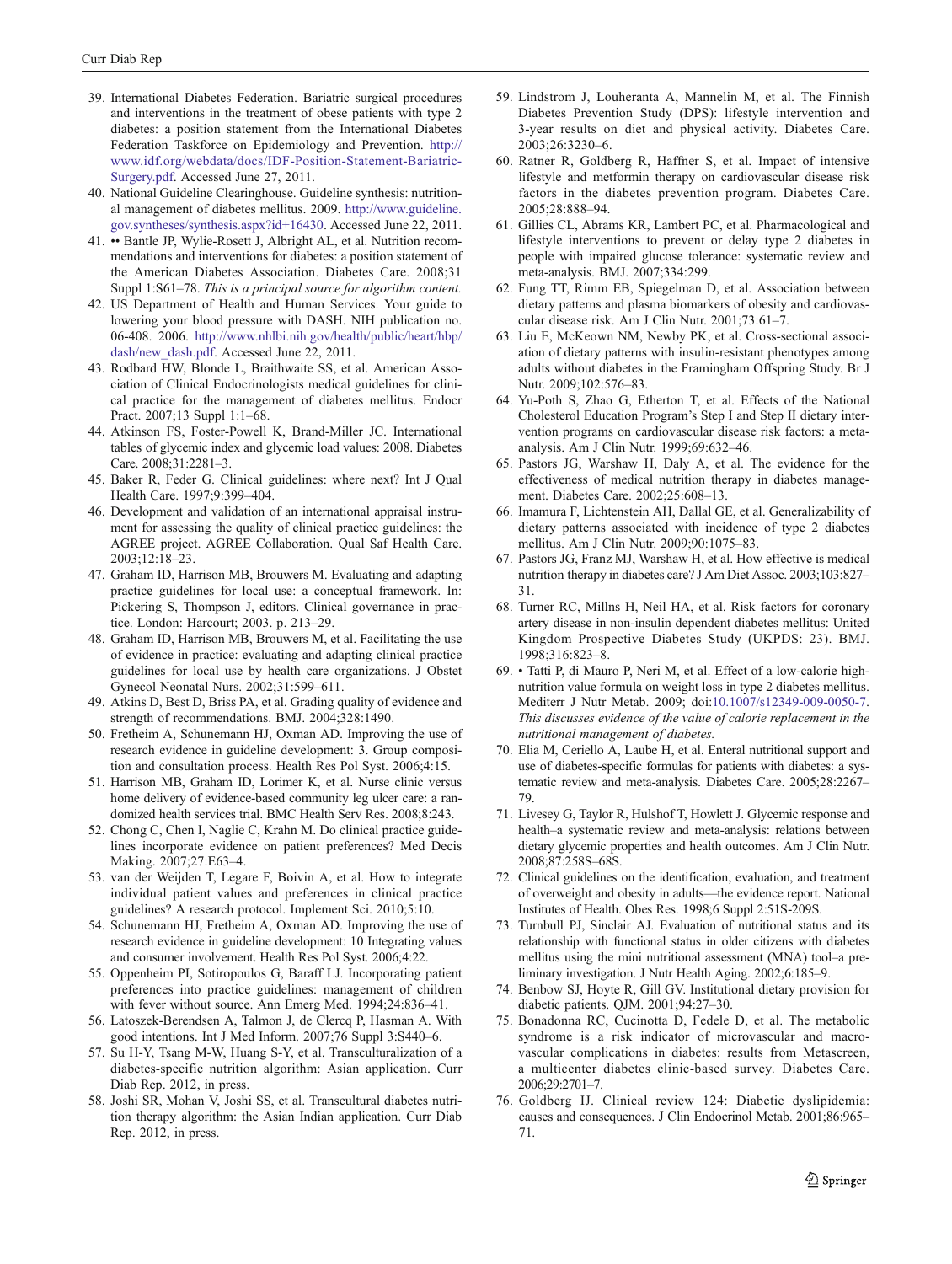- <span id="page-13-0"></span>77. Grossman E, Meserli F. Hypertension and diabetes. In: Fisman EZ, Tenenbaum A, editors. Cardiovascular diabetology: clinical, metabolic and inflammatory facets. Basel: Karger; 2008. p. 82– 106.
- 78. Janiszewski PM, Janssen I, Ross R. Does waist circumference predict diabetes and cardiovascular disease beyond commonly evaluated cardiometabolic risk factors? Diabetes Care. 2007;30:3105–9.
- 79. Lukaski HC. Methods for the assessment of human body composition: traditional and new. Am J Clin Nutr. 1987;46:537–56.
- 80. Franz MJ, Monk A, Barry B, et al. Effectiveness of medical nutrition therapy provided by dietitians in the management of non-insulin-dependent diabetes mellitus: a randomized, controlled clinical trial. J Am Diet Assoc. 1995;95:1009–17.
- 81. Huang MC, Hsu CC, Wang HS, Shin SJ. Prospective randomized controlled trial to evaluate effectiveness of registered dietitian-led diabetes management on glycemic and diet control in a primary care setting in Taiwan. Diabetes Care. 2010;33:233– 9. This discusses international evidence of the value of nutritional management of diabetes.
- 82. Wolf AM, Conaway MR, Crowther JQ, et al. Translating lifestyle intervention to practice in obese patients with type 2 diabetes: Improving Control with Activity and Nutrition (ICAN) study. Diabetes Care. 2004;27:1570–6.
- 83. Pan XR, Li GW, Hu YH, et al. Effects of diet and exercise in preventing NIDDM in people with impaired glucose tolerance. The Da Qing IGT and Diabetes Study. Diabetes Care. 1997;20:537– 44.
- 84. Boule NG, Haddad E, Kenny GP, et al. Effects of exercise on glycemic control and body mass in type 2 diabetes mellitus: a meta-analysis of controlled clinical trials. JAMA. 2001;286:1218–  $27.$
- 85. Nelson ME, Rejeski WJ, Blair SN, et al. Physical activity and public health in older adults: recommendation from the American College of Sports Medicine and the American Heart Association. Med Sci Sports Exerc. 2007;39:1435–45.
- 86. Albright A, Franz M, Hornsby G, et al. American College of Sports Medicine position stand. Exercise and type 2 diabetes. Med Sci Sports Exerc. 2000;32:1345–60.
- 87. Villareal DT, Apovian CM, Kushner RF, Klein S. Obesity in older adults: technical review and position statement of the American Society for Nutrition and NAASO, The Obesity Society. Am J Clin Nutr. 2005;82:923–34.
- 88. Identifying patients at risk: ADA's definitions for nutrition screening and nutrition assessment. Council on Practice (COP) Quality Management Committee. J Am Diet Assoc. 1994;94:838– 9.
- 89. Mann JI, De Leeuw I, Hermansen K, et al. Evidence-based nutritional approaches to the treatment and prevention of diabetes mellitus. Nutr Metab Cardiovasc Dis. 2004;14:373–94.
- 90. Anderson JW, Randles KM, Kendall CW, Jenkins DJ. Carbohydrate and fiber recommendations for individuals with diabetes: a quantitative assessment and meta-analysis of the evidence. J Am Coll Nutr. 2004;23:5–17.
- 91. Jenkins DJ, Kendall CW, McKeown-Eyssen G, et al. Effect of a low-glycemic index or a high-cereal fiber diet on type 2 diabetes: a randomized trial. JAMA. 2008;300:2742–53.
- 92. Third Report of the National Cholesterol Education Program (NCEP) expert panel on detection, evaluation, and treatment of high blood cholesterol in adults (Adult Treatment Panel III) final report. Circulation. 2002;106:3143–421.
- 93. Caterson ID. Medical management of obesity and its complications. Ann Acad Med Singapore. 2009;38:22–7.
- 94. Klein S, Sheard NF, Pi-Sunyer X, et al. Weight management through lifestyle modification for the prevention and management of type 2 diabetes: rationale and strategies: a statement of the

for the Study of Obesity, and the American Society for Clinical Nutrition. Diabetes Care. 2004;27:2067–73.

95. Dixon JB, O'Brien PE, Playfair J, et al. Adjustable gastric banding and conventional therapy for type 2 diabetes: a randomized controlled trial. JAMA. 2008;299:316–23.

American Diabetes Association, the North American Association

- 96. Mechanick JI, Kushner RF, Sugerman HJ, et al. American Association of Clinical Endocrinologists, The Obesity Society, and American Society for Metabolic & Bariatric Surgery Medical guidelines for clinical practice for the perioperative nutritional, metabolic, and nonsurgical support of the bariatric surgery patient. Endocr Pract. 2008;14 Suppl 1:1–83.
- 97. Brolin RE. Bariatric surgery and long-term control of morbid obesity. JAMA. 2002;288:2793–6.
- 98. Pinkney J, Kerrigan D. Current status of bariatric surgery in the treatment of type 2 diabetes. Obes Rev. 2004;5:69–78.
- 99. Appel LJ, Moore TJ, Obarzanek E, et al. A clinical trial of the effects of dietary patterns on blood pressure. DASH Collaborative Research Group. N Engl J Med. 1997;336:1117–24.
- 100. Appel LJ, Brands MW, Daniels SR, et al. Dietary approaches to prevent and treat hypertension: a scientific statement from the American Heart Association. Hypertension. 2006;47:296– 308.
- 101. US Department of Agriculture and US Department of Health and Human Services. Dietary guidelines for Americans, 2010. 7th ed. Washington, DC: US Government Printing Office; 2010.
- 102. Appel LJ, Sacks FM, Carey VJ, et al. Effects of protein, monounsaturated fat, and carbohydrate intake on blood pressure and serum lipids: results of the OmniHeart randomized trial. JAMA. 2005;294:2455–64.
- 103. Blumenthal JA, Babyak MA, Sherwood A, et al. Effects of the dietary approaches to stop hypertension diet alone and in combination with exercise and caloric restriction on insulin sensitivity and lipids. Hypertension. 2010;55:1199–205. This discusses evidence of the value of comprehensive lifestyle management that includes diet.
- 104. Sacks FM, Svetkey LP, Vollmer WM, et al. Effects on blood pressure of reduced dietary sodium and the Dietary Approaches to Stop Hypertension (DASH) diet. DASH-Sodium Collaborative Research Group. N Engl J Med. 2001;344:3–10.
- 105. Levine GN, Keaney Jr JF, Vita JA. Cholesterol reduction in cardiovascular disease. Clinical benefits and possible mechanisms. N Engl J Med. 1995;332:512–21.
- 106. Superko HR, Krauss RM. Coronary artery disease regression. Convincing evidence for the benefit of aggressive lipoprotein management. Circulation. 1994;90:1056–69.
- 107. Jenkins DJ, Jones PJ, Lamarche B, et al. Effect of a dietary portfolio of cholesterol-lowering foods given at 2 levels of intensity of dietary advice on serum lipids in hyperlipidemia: a randomized controlled trial. JAMA. 2011;306:831–9.
- 108. Grundy SM, Cleeman JI, Merz CN, et al. Implications of recent clinical trials for the National Cholesterol Education Program Adult Treatment Panel III guidelines. Circulation. 2004;110:227– 39.
- 109. Shepherd J, Cobbe SM, Ford I, et al. Prevention of coronary heart disease with pravastatin in men with hypercholesterolemia. West of Scotland Coronary Prevention Study Group. N Engl J Med. 1995;333:1301–7.
- 110. Buse JB, Ginsberg HN, Bakris GL, et al. Primary prevention of cardiovascular diseases in people with diabetes mellitus: a scientific statement from the American Heart Association and the American Diabetes Association. Circulation. 2007;115:114– 26.
- 111. Randomised trial of cholesterol lowering in 4444 patients with coronary heart disease: the Scandinavian Simvastatin Survival Study (4S). Lancet. 1994;344:1383–9.